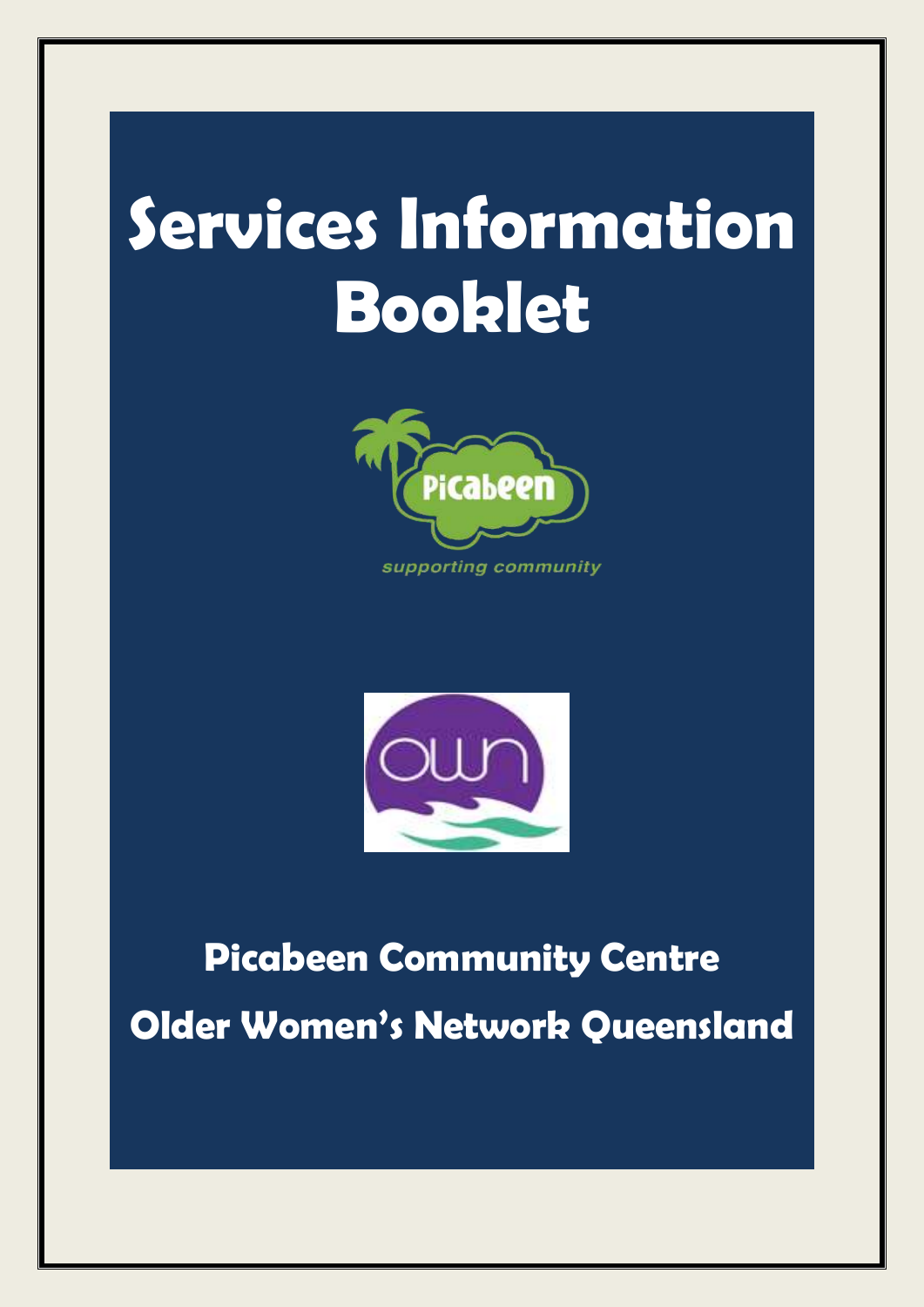### **Picabeen Community Association Inc.**

**and** 

### **Older Women's Network Queensland** (**OWNQ**)

Have come together to create this booklet as a source of local information for seniors who are living in the North West Brisbane area.

This collaborative project has originated from conversations around 'what does it take to create an Age-friendly Community?' The agefriendly approach is recognised globally as a useful and effective way to improve the lives of older people and it also benefits people of all ages and future generations. The model used for an age-friendly community aims to improve the quality of life of not only older people but the wider community; a model and approach that fits well with the ethos of both Picabeen and OWNQ.

In March 2018, Picabeen and OWNQ held a community consultation to hear the views of older people about what it would take to create an age-friendly community in their local area. Overwhelmingly, older people identified that finding out where to go to for assistance and support or where they can meet for social gatherings has become increasingly difficult; and so the idea of booklet was born.

This booklet is a 'go-to' resource that contains a wealth of information about the array of services, organisations and activities that are available locally for senior people to access.

Picabeen Community Association Inc. and OWNQ would like to like to acknowledge our wonderful volunteers, Annette Rowlands and Carla Diniz who have been instrumental in bringing this booklet together

Jillian Warren Centre Manager Picabeen Community Association Inc.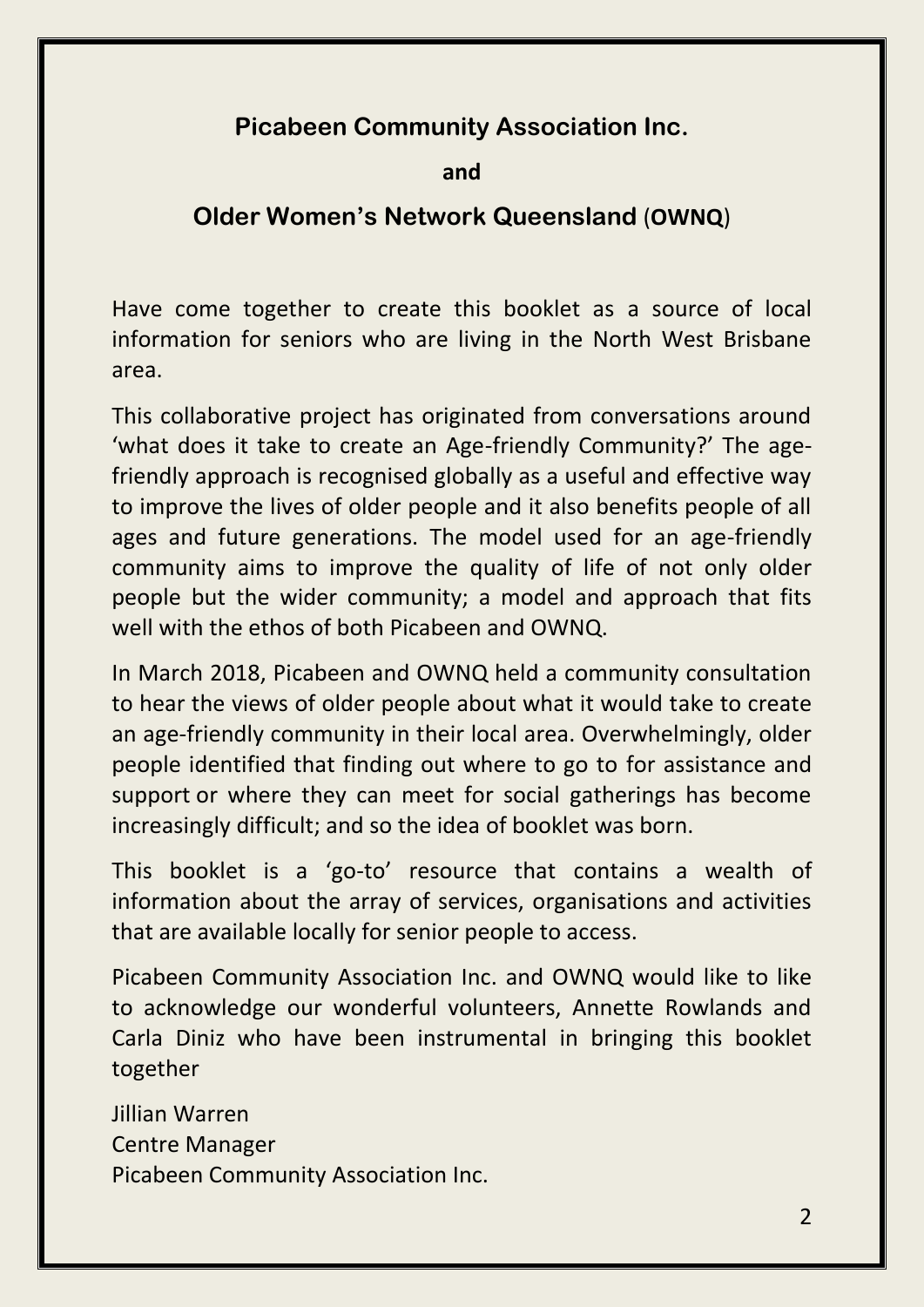### **Table of Contents**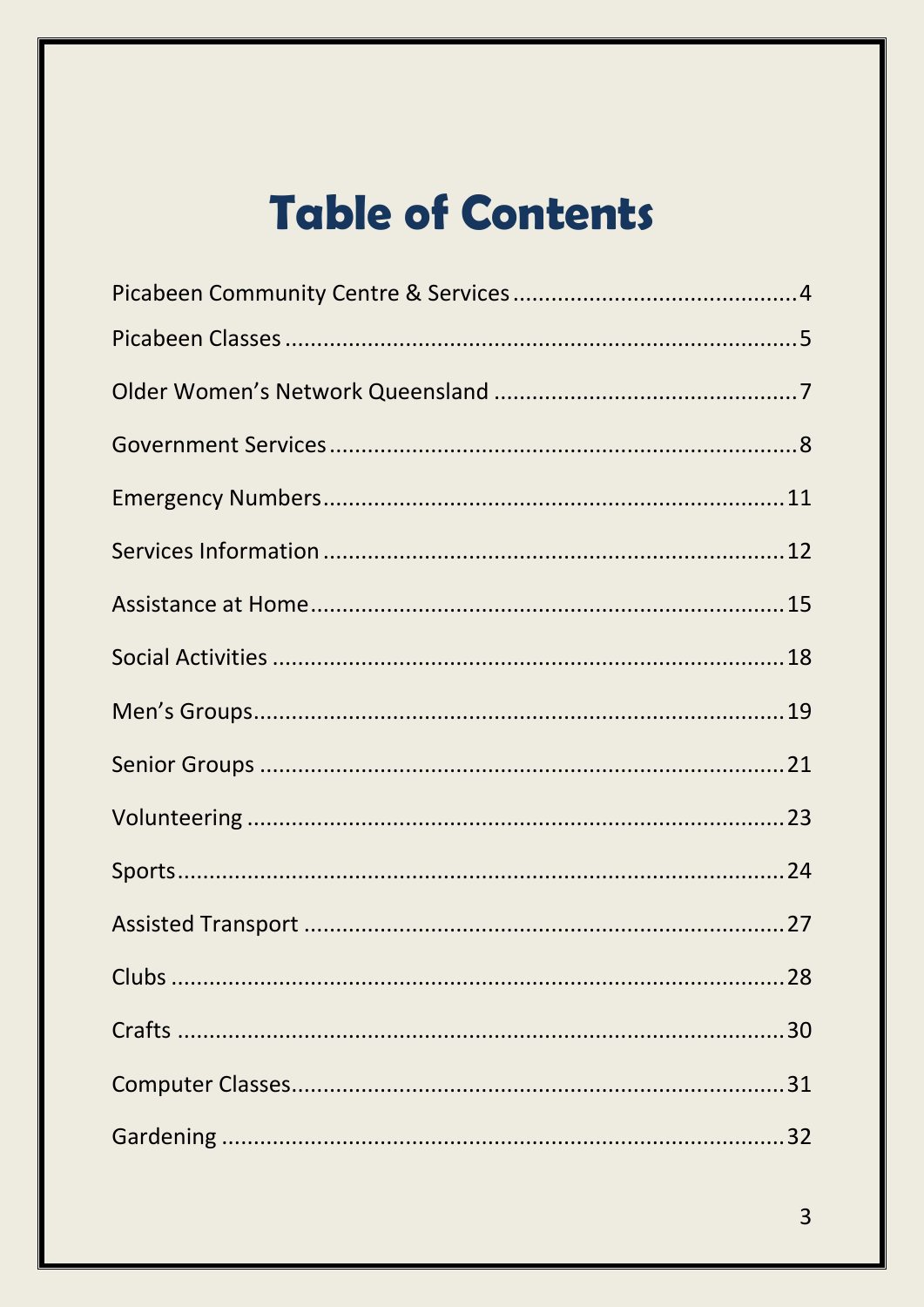Interest Groups.................................................................................33

### **Picabeen Community Centre**

Picabeen with its grass roots approach provides targeted support services for vulnerable people and a wide range of services and activities for all community members

### **Picabeen Services**

#### **No Interest Loan Scheme (NILS)**

 $\triangleright$  Appointments essential - phone for details

#### **Emergency Relief**

 $\triangleright$  Appointments essential - phone for details

#### **Counselling Confidential & Free**

- $\triangleright$  Tuesday Appointments essential
- Contact Centacare: 3251 5000

#### **Food Parcels**

Monday to Friday from 9am to 4pm

#### **Justice of the Peace Service**

 $\triangleright$  Available most days - phone for details

#### **Youth Programs and Services**

 $\geq$  Supporting young people 12-18 years old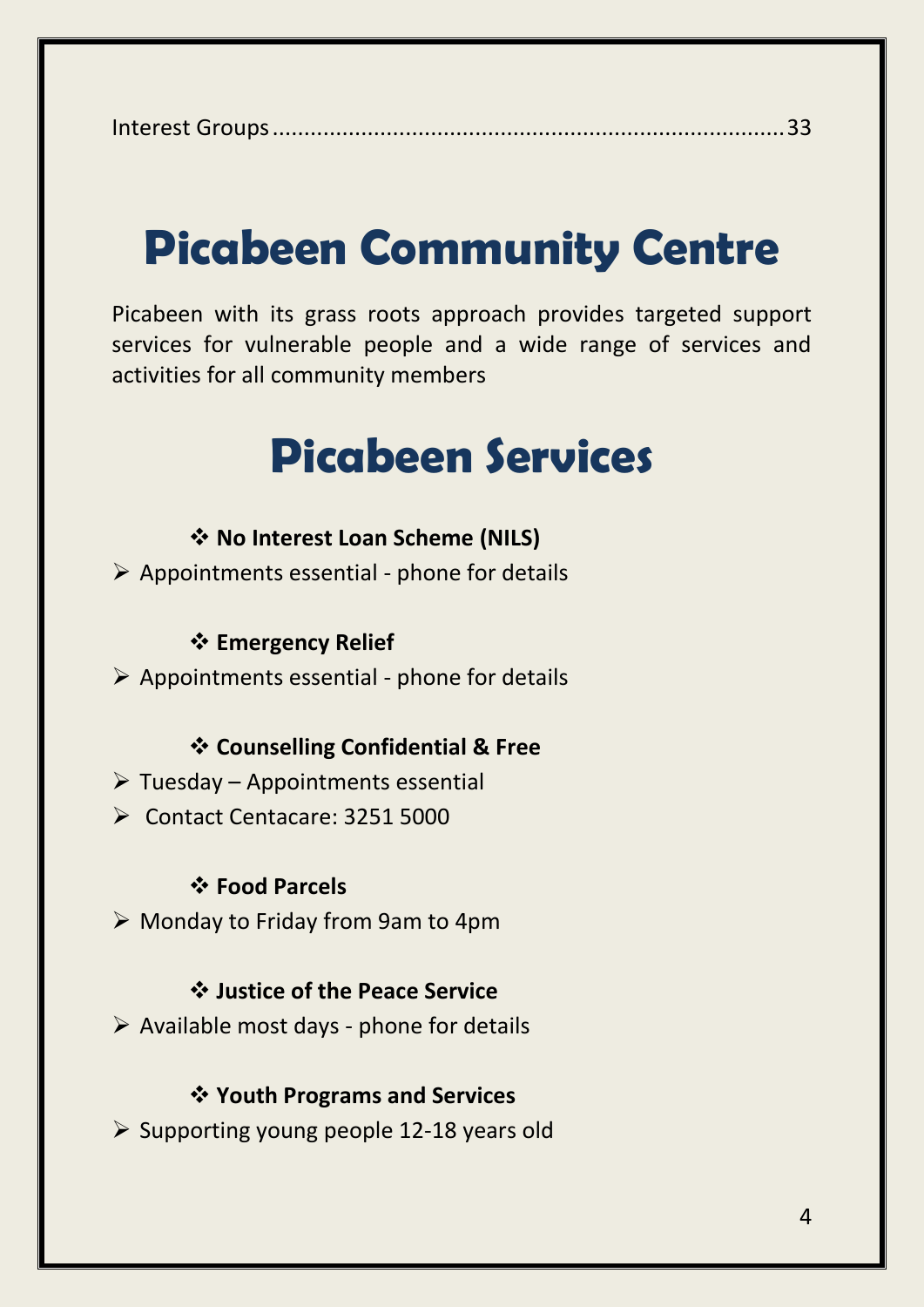### $\div$  Free Tax Help

 $\triangleright$  August to October – phone for appointment

### **Picabeen Classes**

### **Computer Class: Free**

- $\triangleright$  Thursday and Friday
- $\triangleright$  Phone for details and bookings

### **Conversational English Class: Free**

- Friday from 9:30am to 11:30am
- $\triangleright$  For people from Non-English speaking backgrounds

### **Coffee, Books and Conversation- Free**

 $\triangleright$  Monday from 1pm to 3pm

### **Craft Class: \$5.00**

 $\triangleright$  Thursday from 10:30am to 12:30pm

### **Art Class: \$5.00**

 $\triangleright$  Friday 1pm to 3pm (Serious Art Students Drawing and Painting)

### $\div$  Sewing Circle: \$5.00

 $\triangleright$  Thursday from 1pm to 3pm

### **Tai Chi: \$5.00**

- Thursday from 9.30am to 10.30am
- $\triangleright$  Bookings essential

### **Yoga classes: \$5.00**

- Monday from 8am to 9:15am
- $\triangleright$  Wednesday from 10am to 11:15am (except 4th Wed of month) Beginners are welcome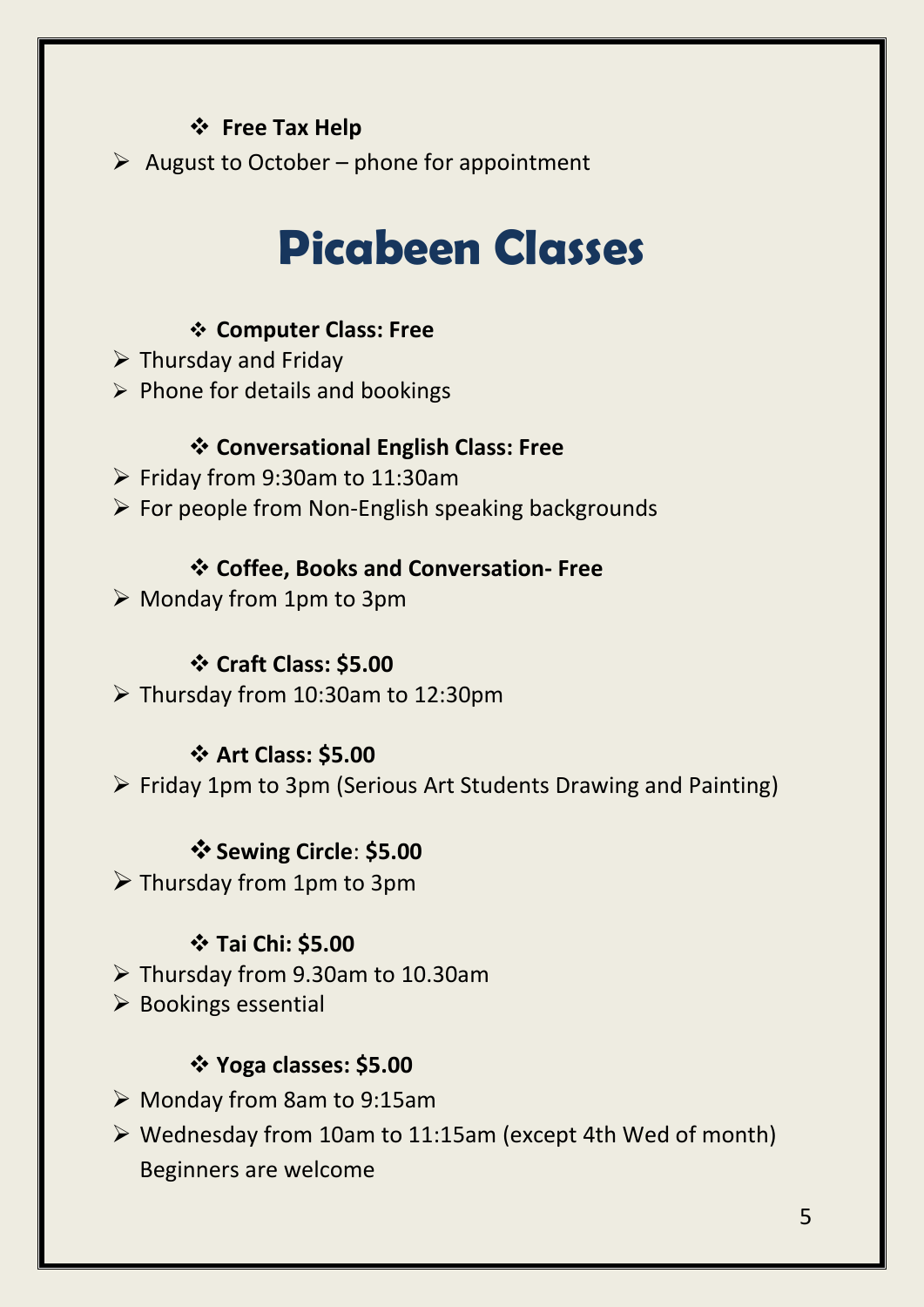### **Picabeen Classes**

#### $\div$  **Scrabble: \$5.00**

 $\triangleright$  Friday from 1pm to 3pm

### **Play Group**: **Donation appreciated**

Monday and Friday from 10am to 12pm

### *<b>* Room hire

 $\triangleright$  By application

### **Public Computers**: **Free access**

 $\triangleright$  Thursday to Friday from 9am to 3pm

### **Photocopying/Laminating/Scanning: Small Cost**

Monday to Friday from 9am to 4pm

### o Phone: 3354 2555 | 3354 1103

- o Email: [info@picabeen.org.au](mailto:info@picabeen.org.au)
- o Address: 22 Hoben Street, Mitchelton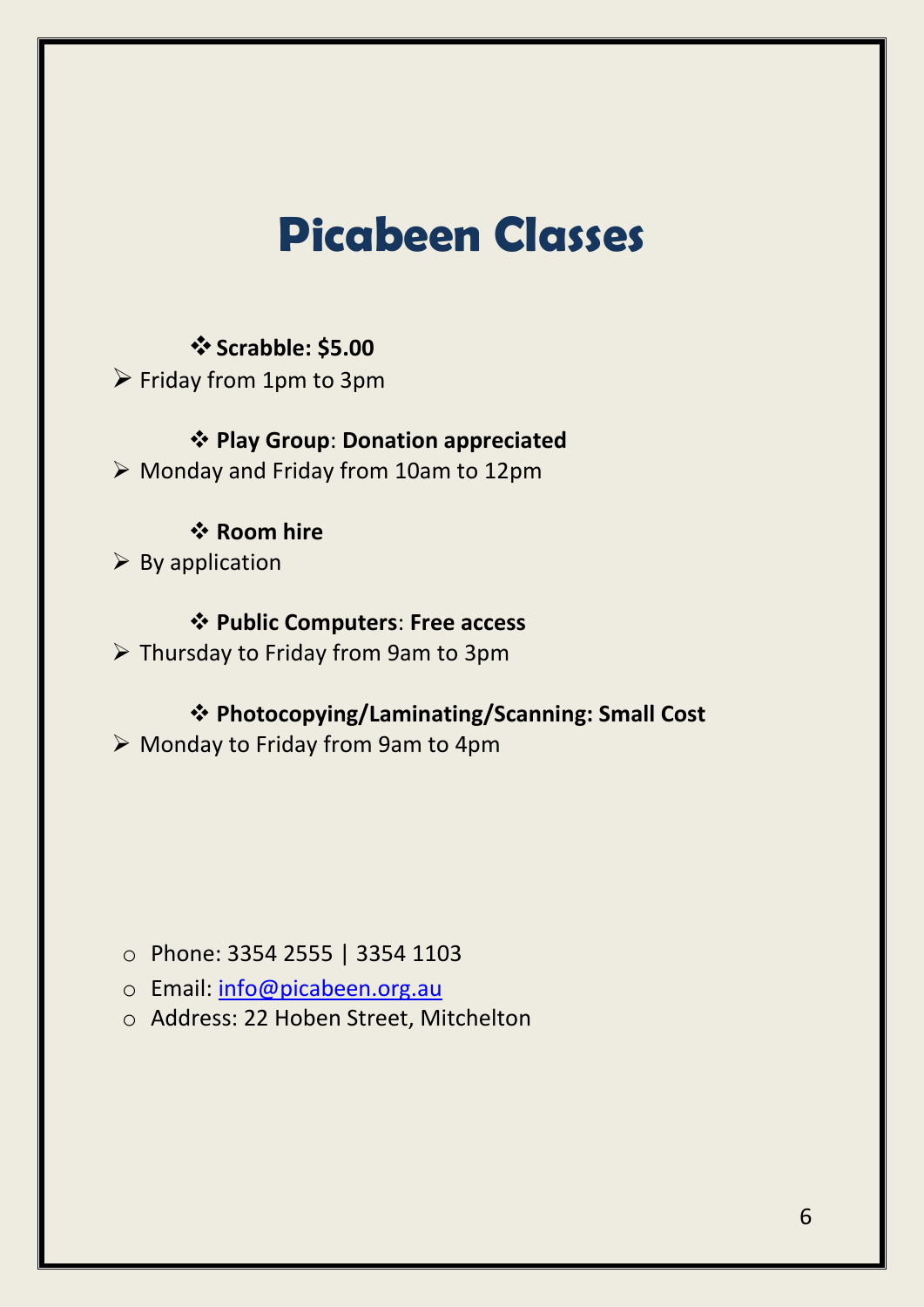# **Older Women's Network Queensland**

OWNQ provides the means for women to support each other, explore other cultures and find a new understanding in the pursuit of continuing health and new friendship

Meets 4th Wednesday of each month from 10am to 12pm

- o Address: 22 Hoben Street, Mitchelton at Picabeen Community centre
- o Contact: Barbara 3351 1864 | 3358 2301

The Older Women's Network is committed to promoting the rights, dignity and wellbeing of older women

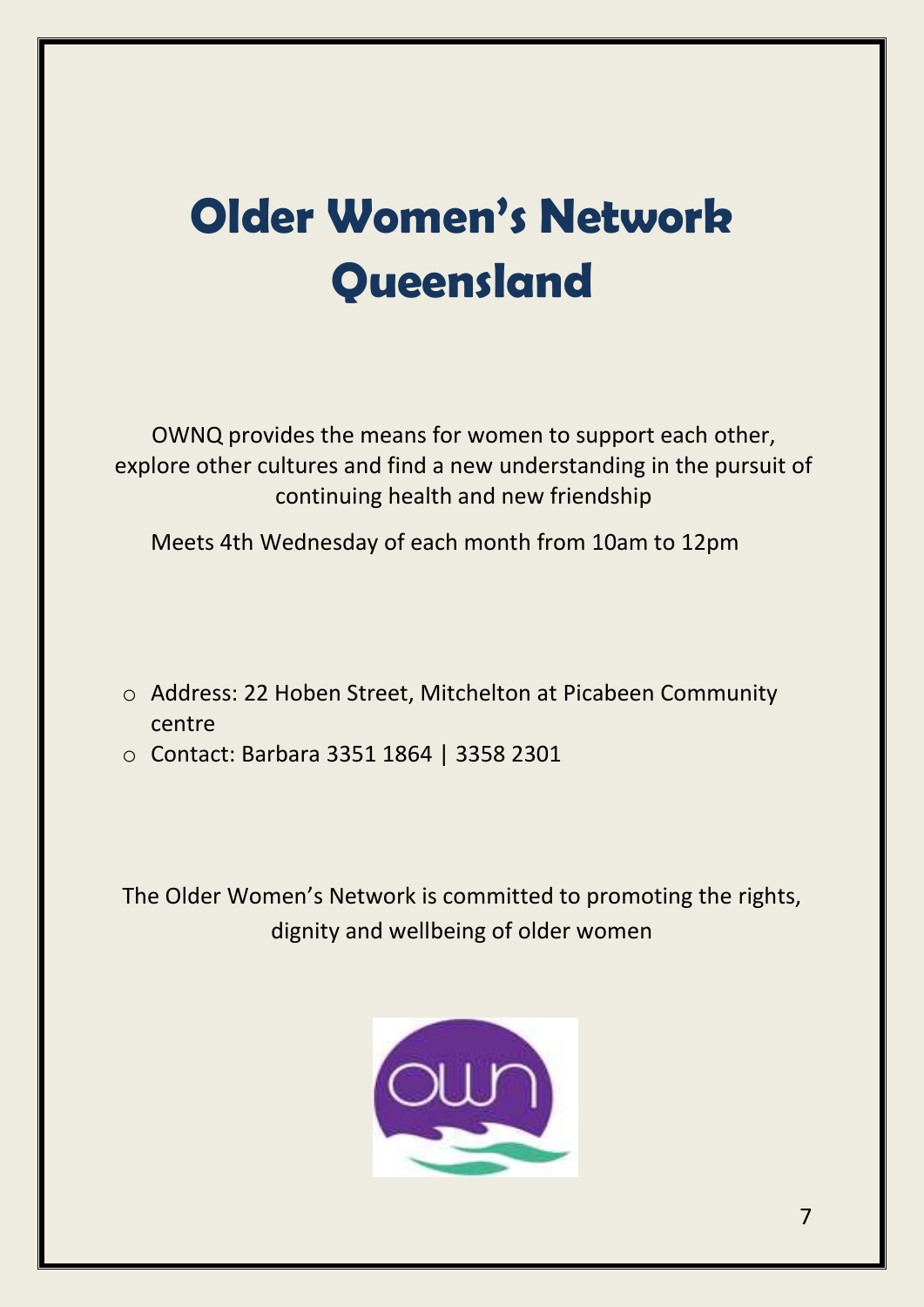# **GOVERNMENT SERVICES**

### **Aged Care Complaints Commissioner**

- o Phone: 1800 550 552
- o Website: www.agedcarecomplaints.gov.au

#### **Centrelink - Older Australians**

Aged pension Bereavement assistance and concession cards

- o Phone: 13 23 00
- o Website: [www.humanservices.gov.au/berevementpayment](http://www.humanservices.gov.au/berevementpayment)

#### **Centrelink - Carers**

Carer Payment/ Allowance – People with disabilities o Phone: 13 27 17

### **Centrelink - Crisis Payment/ Special Benefit**

o Phone: 13 28 50

### **Centrelink - Indigenous Australians**

o Phone: 1800 138 193

#### **Centrelink - Superannuation**

o Phone: 1300 131 060

#### **Energy and Water Ombudsman**

o Phone: 1800 662 837

### **Elder Abuse Prevention Unit Elder Abuse Helpline**

- o Phone: 1300 651 192
- o Email: [eapu@uccommunity.org.au](mailto:eapu@uccommunity.org.au)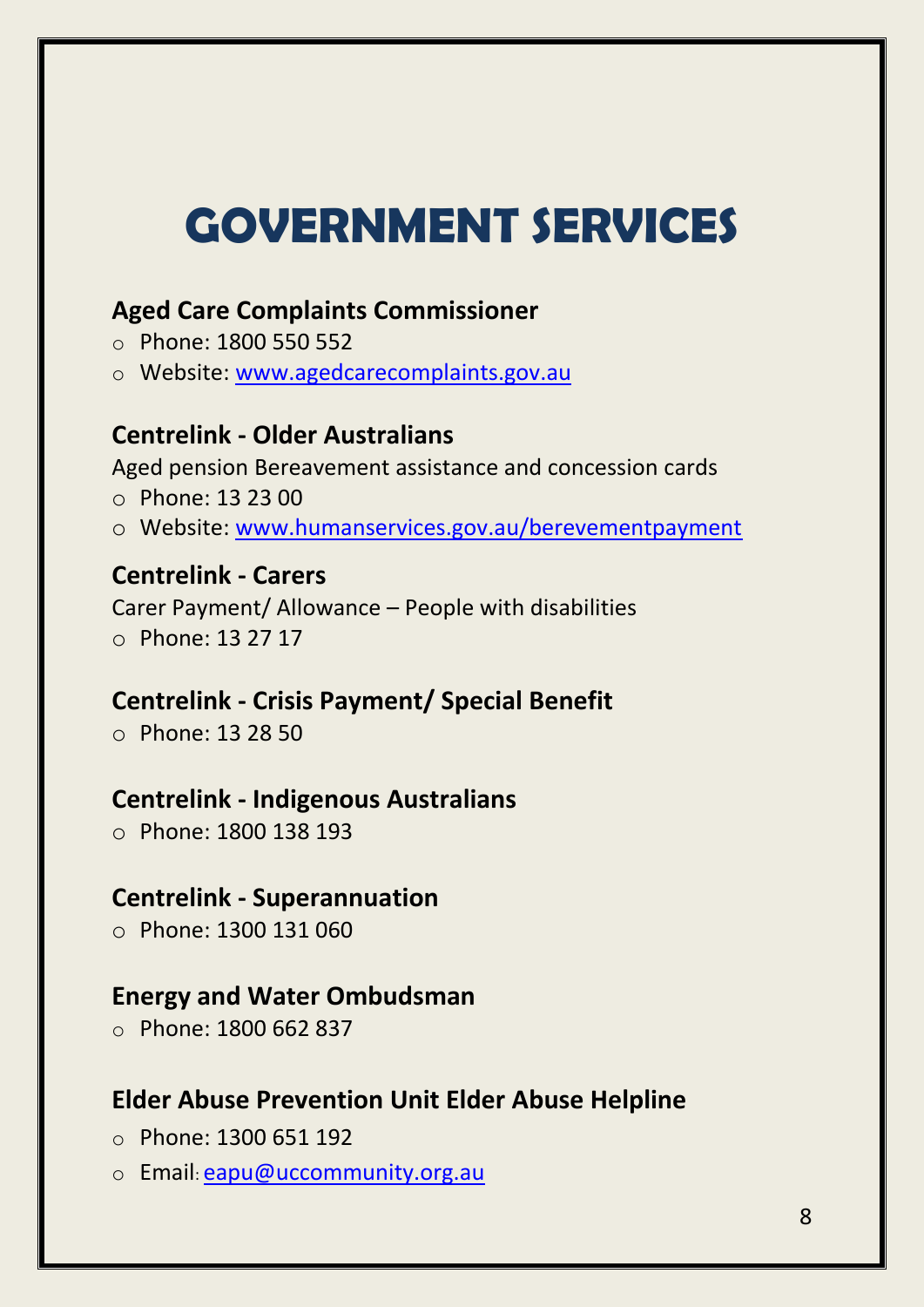# **GOVERNMENT SERVICES**

### **National Continence Helpline**

o Phone: 1800 330 066

### **My Aged Care**

The starting point to access the Australia Government funded services and all types of aged care services o Phone: 1800 200 422

### **National Public Toilet Map**

The Toilet Map provides information on over 16,000 publicly available toilets across Australia, including accessibility, opening hours and facilities, such as showers & baby change

o Website: [www.toiletmap.gov.au](http://www.toiletmap.gov.au/)

### **Queensland Government Concessions- Seniors Go Card**

- o Phone: 13 74 68
- o Email: [concessions@smartservice.qld.gov.au](mailto:convessions@smartservice.qld.gov.au)
- o Website: [www.qld.gov.au/seniorscard](http://www.qld.gov.au/seniorscard)

### **Queensland Justices Association**

o Phone: 1800 061 423

### **Brisbane North Branch**

o Email: [brisbanenorth@qja.co](mailto:brisbanenorth@qja.co)

### **❖ South Pine Group**

o Email: [southpine@qja.com.au](mailto:southpine@qja.com.au)

### **Spot the Scam**

o Website: [www.qld.gov.au/fairtrading](http://www.qld.gov.au/fairtrading)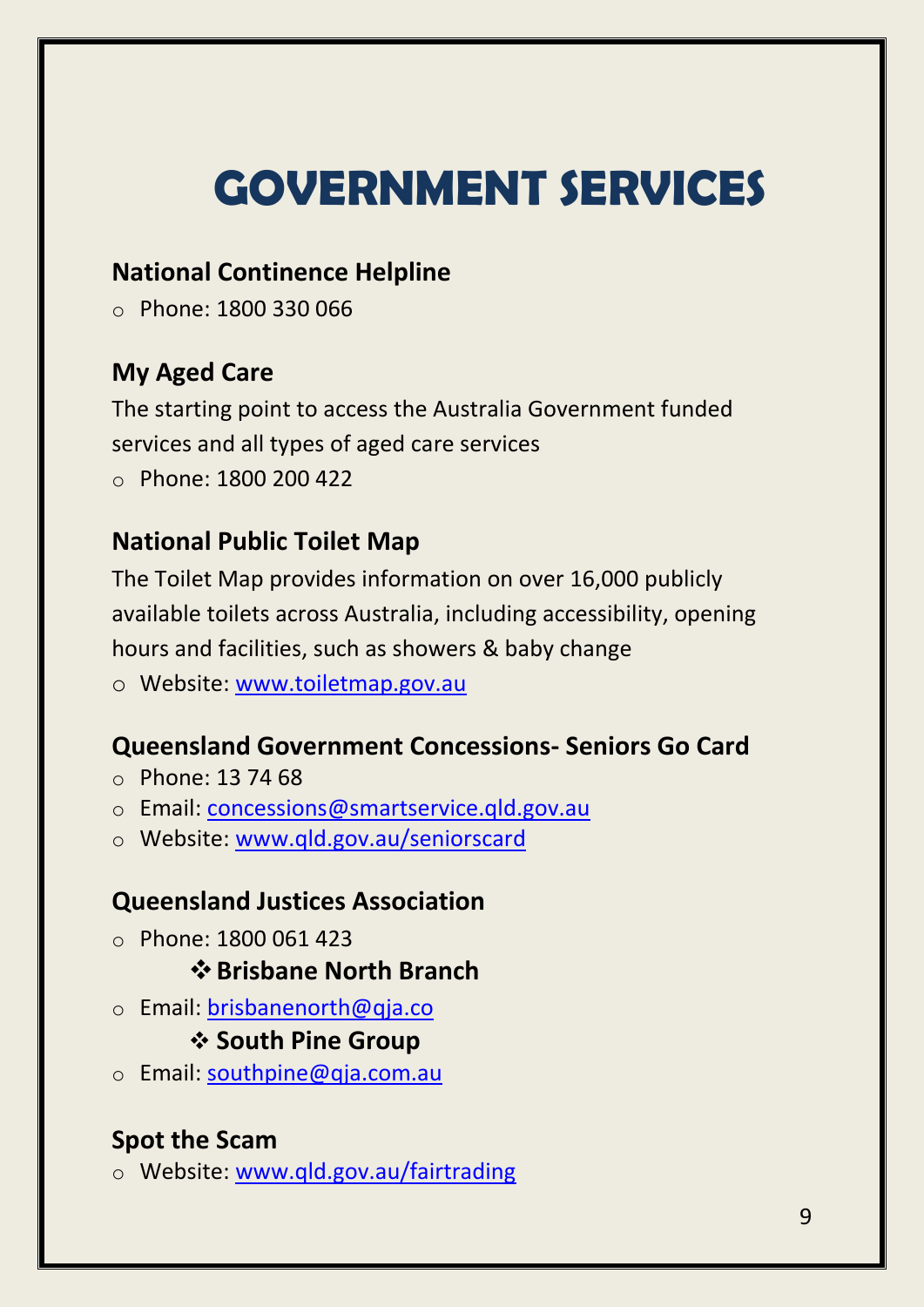- o Website: [www.scamwatch.gov.au](http://www.scamwatch.gov.au/)
- o Phone: 1800 941 126

### **GOVERNMENT SERVICES**

### **System advocacy – For impaired decision-making**

- o Phone: 3224 7424
- o Email: [public.advocate@justice.qld.gov.au](mailto:public.advocate@justice.qld.gov.au)

### **Office of Fair Trading QLD – Customers Complaints**

- $\circ$  Phone: 13 74 68
- o Phone: 3008 5936
- o Website: [www.qld.gov.au](http://www.qld.gov.au/seniorscard)

### **ADA – Australia – Your Aged and Disability Advocates**

Supporting individuals to be heard

- o Phone: 1800 818 338
- o Email: [info@adaaustralia.com.au](mailto:info@adaaustralia.com.au)
- o Website: https://adaaustralia.com.au

### **OPAN– Older Persons Advocacy Network**

Support of an advocate or independent advice about aged care options

- o Phone: [1800 700 600](tel:1800700600)
- o Email: [enquiries@opan.com.au](mailto:%20enquiries@opan.com.au)
- o Website: http://www.opan.com.au

### **Senior Community Services**

- $\circ$  Phone: [13 74 68](tel:1800700600)
- o Website: communities.qld.gov.au/communityservices/seniors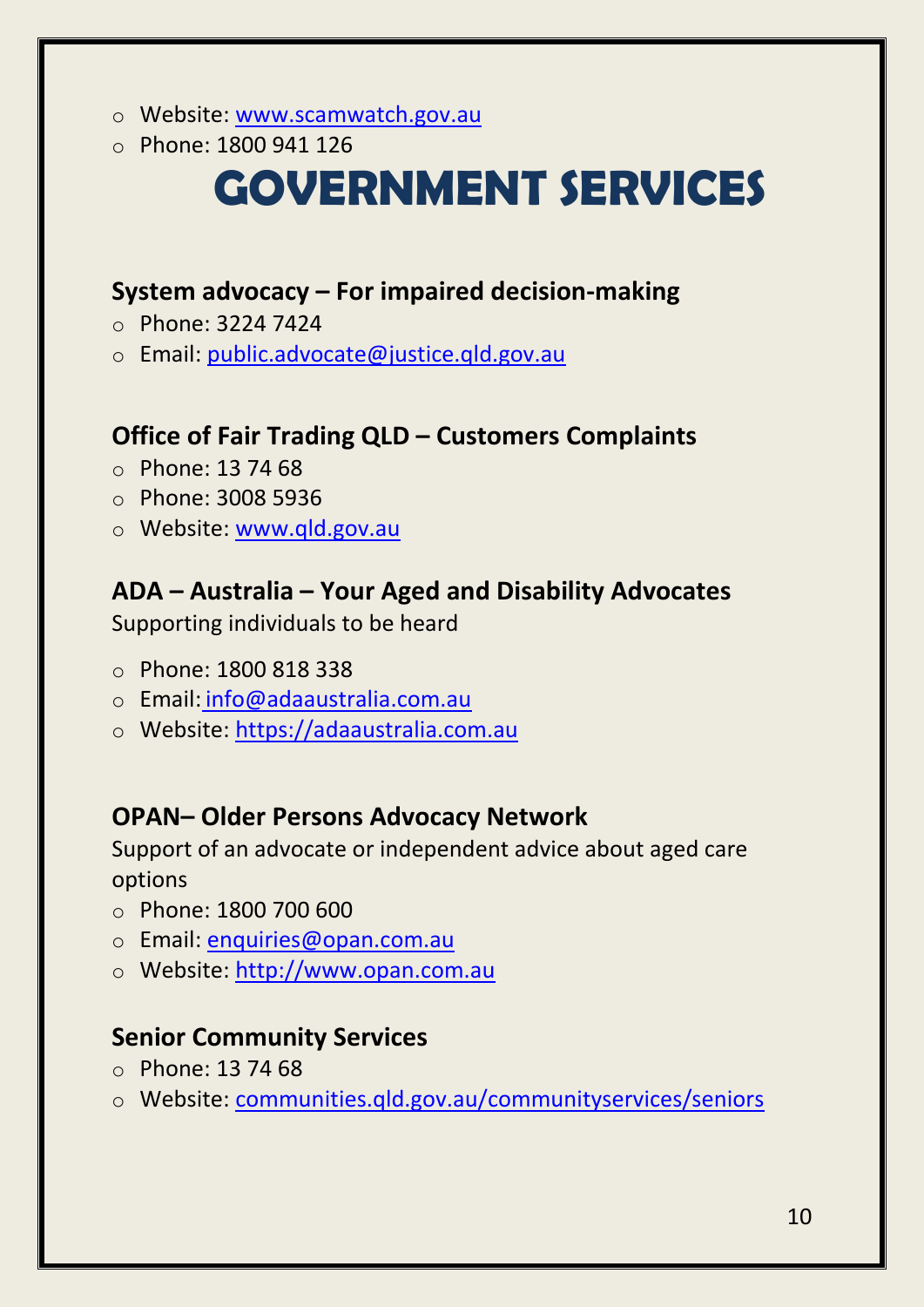### **EMERGENCY NUMBERS**

### **Australia's Primary Emergency Call Service Number**

Life threatening or time critical emergency situations  $\circ$  Phone: 000

### **SES Assistance in Floods and Storms**

For help with a damaged roof, rising floodwater, trees fallen on buildings, or storm damage

o Phone: 132 500

#### **Police Attendance**

o Phone: 131 444

### **Ferny Grove Police Station**

o [Phone:](https://www.google.com.au/search?site=async/lcl_akp&q=ferny+grove+police+station+phone&sa=X&ved=2ahUKEwjEuIWppKzbAhVIfLwKHQqBC4QQ6BMwBHoECAEQGA) 3872 1555

#### **Traffic and Travel Information**

For incidents, special events, roadworks and closures/limits o Phone: 13 19 40

#### **13 Health**

Health advice over the phone o Phone: 13 43 25 84

#### **Emergency Housing Assistance**

Emergency and Temporary accommodation after a disaster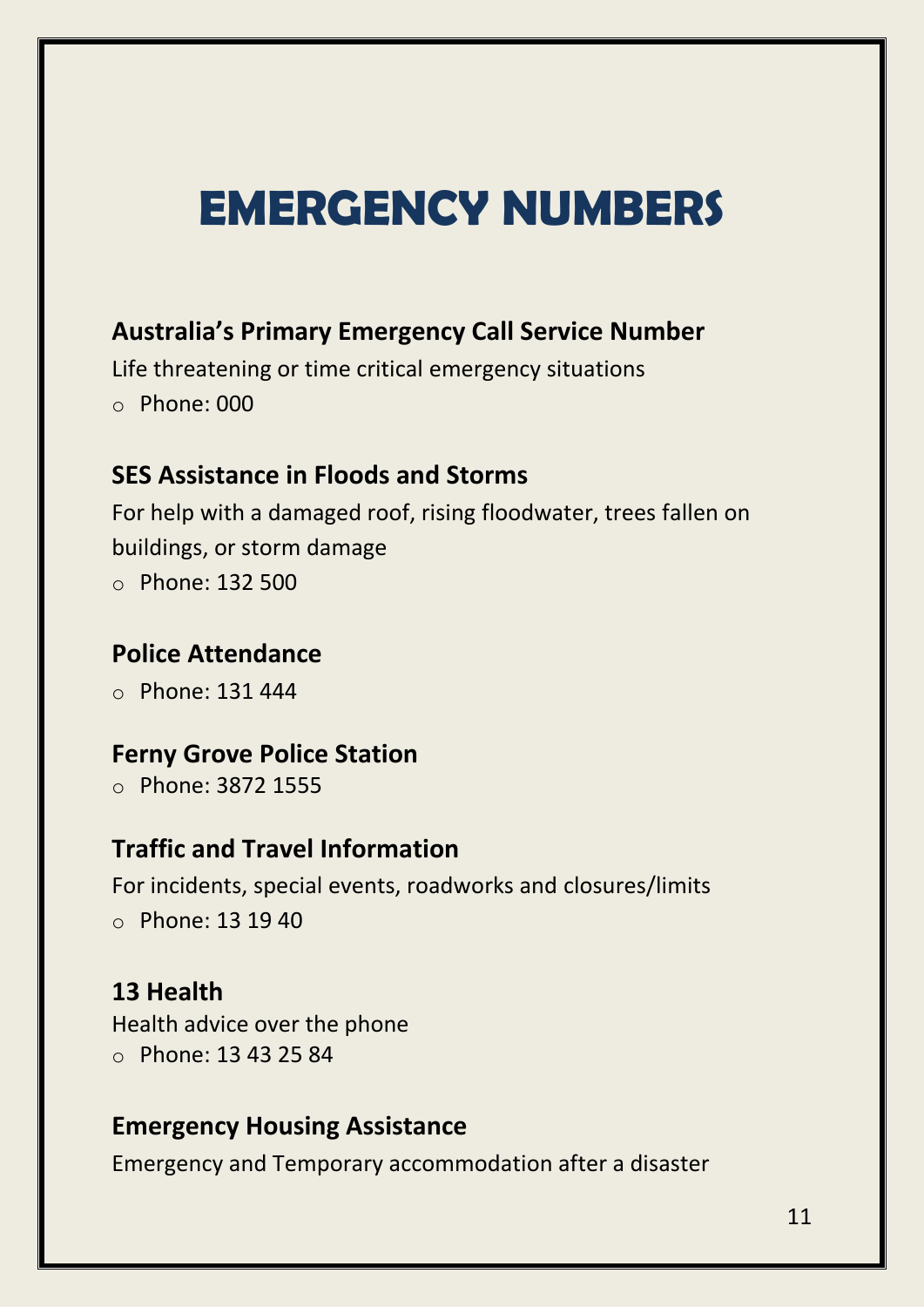# **SERVICES INFORMATION**

### **Australian Red Cross Brisbane office**

- o Phone: 3367 7222
- o [Address:](https://www.google.com.au/search?q=australian+red+cross+alderley+address&stick=H4sIAAAAAAAAAOPgE-LWT9c3LM-LN7PIztOSzU620s_JT04syczPgzOsElNSilKLiwEHHgakLgAAAA&sa=X&ved=0ahUKEwiBz4KNlazbAhUGe7wKHdsUCpoQ6BMInQEwEA) Humanity Place, 49 Park Rd, Milton

### **Alderley office**

- o Phone: 3356 2036
- $\circ$  Phone Free call: 1300 554 419
- o Email: [qldredcross@redcross.org.au](mailto:qldredcross@redcross.org.au)
- o [Address:](https://www.google.com.au/search?q=australian+red+cross+alderley+address&stick=H4sIAAAAAAAAAOPgE-LWT9c3LM-LN7PIztOSzU620s_JT04syczPgzOsElNSilKLiwEHHgakLgAAAA&sa=X&ved=0ahUKEwiBz4KNlazbAhUGe7wKHdsUCpoQ6BMInQEwEA) 47 South Pine Rd, Alderley

### **Anglicare**

Support for all stages of transition to retirement with a range of support services

- o Phone: 1300 610 610
- o Website: www.anglicaresq.org.au

### **Blue Care Community Care**

- o Phone: 1300 673 163
- o Email: [customerservice@bluecare.org.au](mailto:customerservice@bluecare.org.au)
- o Address: Lower level 1-5 Queens Road Everton Hills

### **Care Connect – Home Care Advice and Services**

Helping older people live independently longer at home

- o Phone: 3867 2200
- o Phone Free call: 1800 692 464
- o Website: www.careconnect.org.au

#### **Carer Advisory Service - Carers Australia**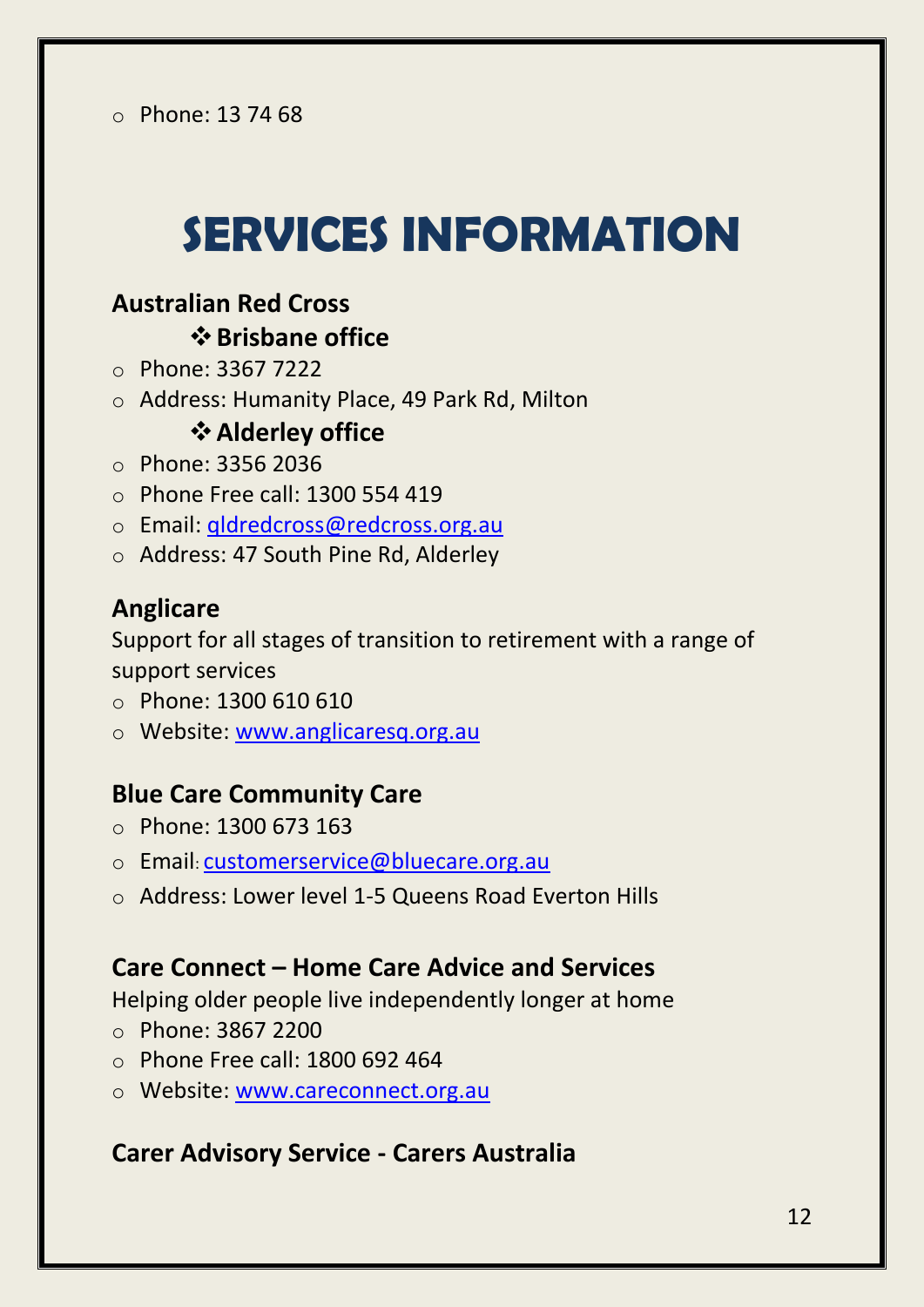- o Phone: 1800 242 636
- o Website: [www.careraustralia.com.au](http://www.careraustralia.com.au/)

# **SERVICES INFORMATION**

### **Gambling Help Service – Relationships Australia Queensland**

o Phone: 3423 69 50

### **Council on the Ageing (COTA) Queensland**

A range of services can be provided under a Home Care Package, including care services, support services, clinical services and other services to support a person living at home

- o Phone: 3316 2999
- o Toll free (within Queensland): 1300 738 348
- o Email: [info@cotaqld.org.au](mailto:info@cotaqld.org.au)

### **Foresters Community Finance**

Community Loans and NILS Loans Low Interest loans

- o Phone: 3851 8000
- o Email: [info@foresters.org.au](mailto:info@foresters.org.au)

### **Queensland Community Care Network Inc.**

A range of programs all focused on combating social isolation within the aged care community

- o Phone: 07 3040 0287
- o Email: [info@qccn.org.au](mailto:info@qccn.org.au)

### **Qstars – Tenant Advice and Referral Service**

Free tenancy referral and advice services o Phone: 1300 744 263

### **Relationships Australia – Elder Relationship Services**

Counselling and mediation to support families with complex issues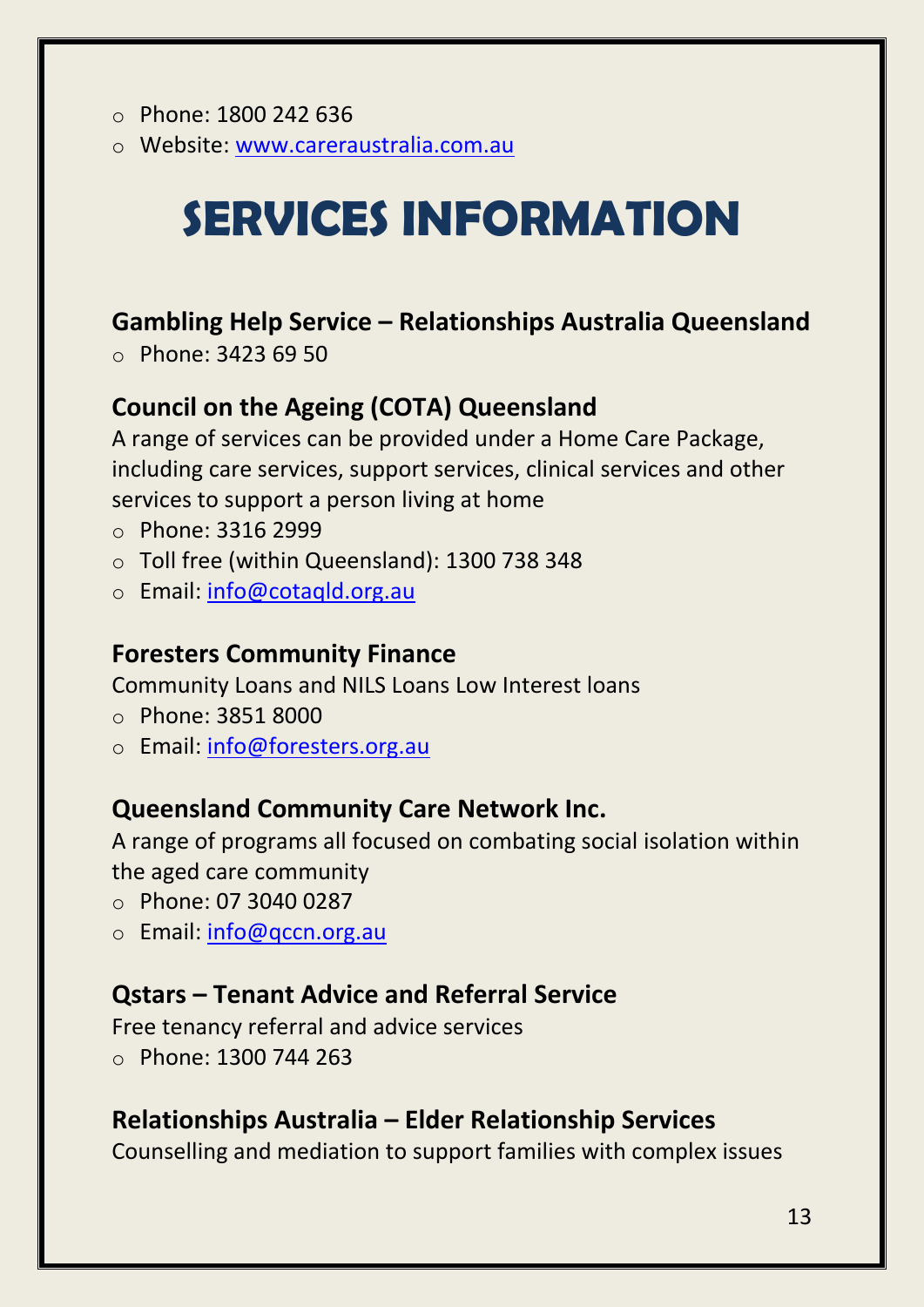- o Phone: 1300 364 277
- o Website: [www.raq.org.au](http://www.raq.org.au/)

# **SERVICES INFORMATION**

### **Suncare Community Services – Respite for Carers**

Housekeeping assistance, Home delivered meals, Personal care

- o Phone: 1800 786 227
- o Email : [info@suncare.org.au](mailto:info@suncare.org.au)

### **Council of Carers**

Provide specialised disability, aged and carer support services o Phone: 1800 242 636

### **Seniors Enquiry Line**

Help people with concessions, social activities, household assistance, retirement accommodation, financial and legal matters, health, education, transport and other issues

- o Phone: 1300 135 500
- o Email: sel@uccommunity.org.au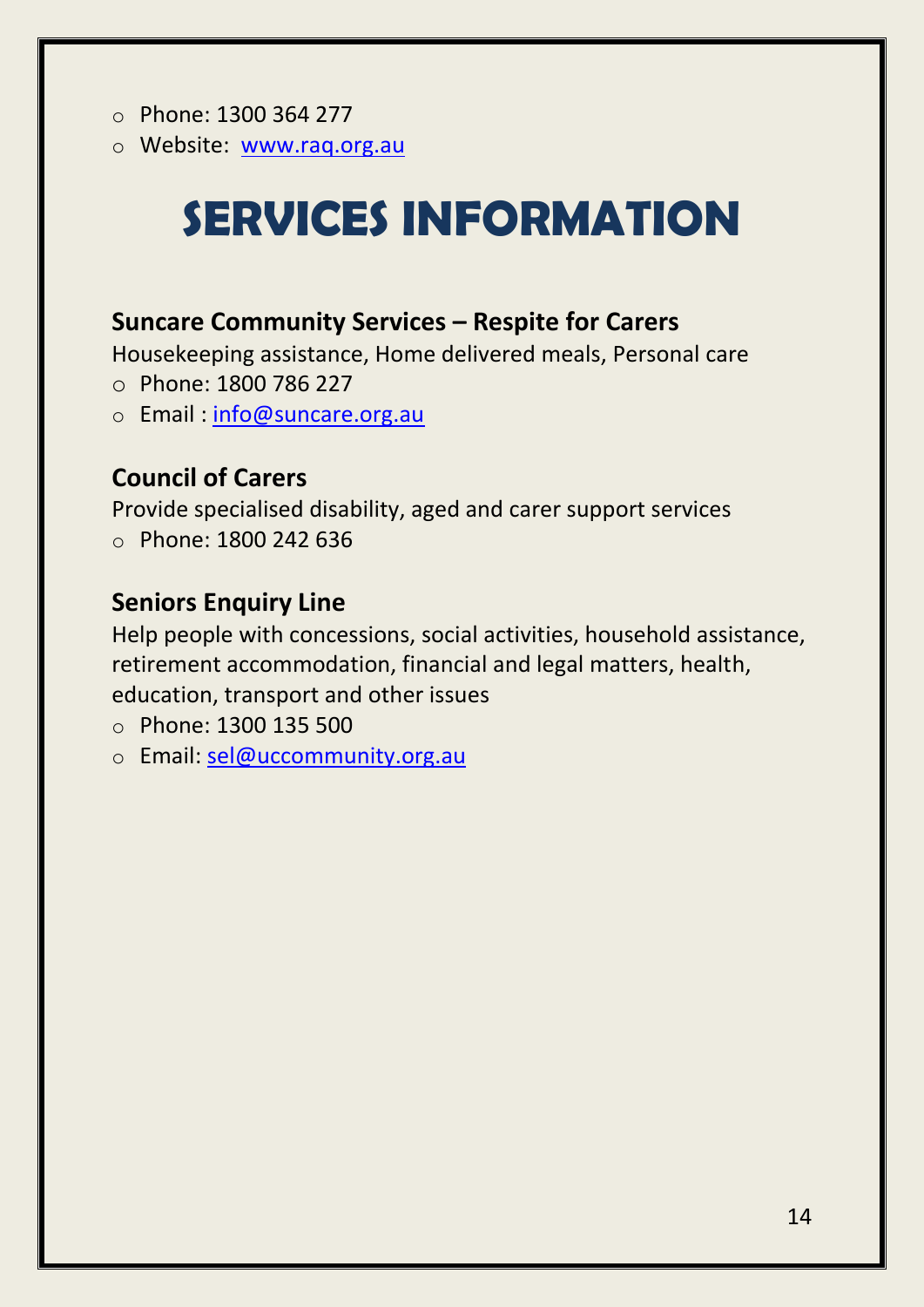# **ASSISTANCE AT HOME**

### **Angels in Aprons – Home and Hospital Help**

- o Phone: 0406 076 885
- o Email: [sharon@angelsinaprons.com.au](mailto:mbrsesaranahillsGL@moretonbay.qld.gov.au)

### **Communify Inner West Home Assist**

- o Phone: 3366 3066
- o Email: [admin@communify.org.au](mailto:admin@communify.org.au)

### **Karuna – Home Based Community Palliative Care**

- o Phone: 3632 8300
- o Email: [karuna@karuna.org.au](mailto:karuna@karuna.org.au)

### **Home Assist Secure**

Home maintenance and home medication. Assistance to eligible clients

#### **Stafford**

- o Phone: 3856 6222
	- **Pine Rivers**
- o Phone: 3889 1852

### **Home Instead Senior Care**

- o Phone: 3067 6423
- o Email: [info@homeinstead.com.au](mailto:info@homeinstead.com.au)
- o Website: try.homeinstead.com.au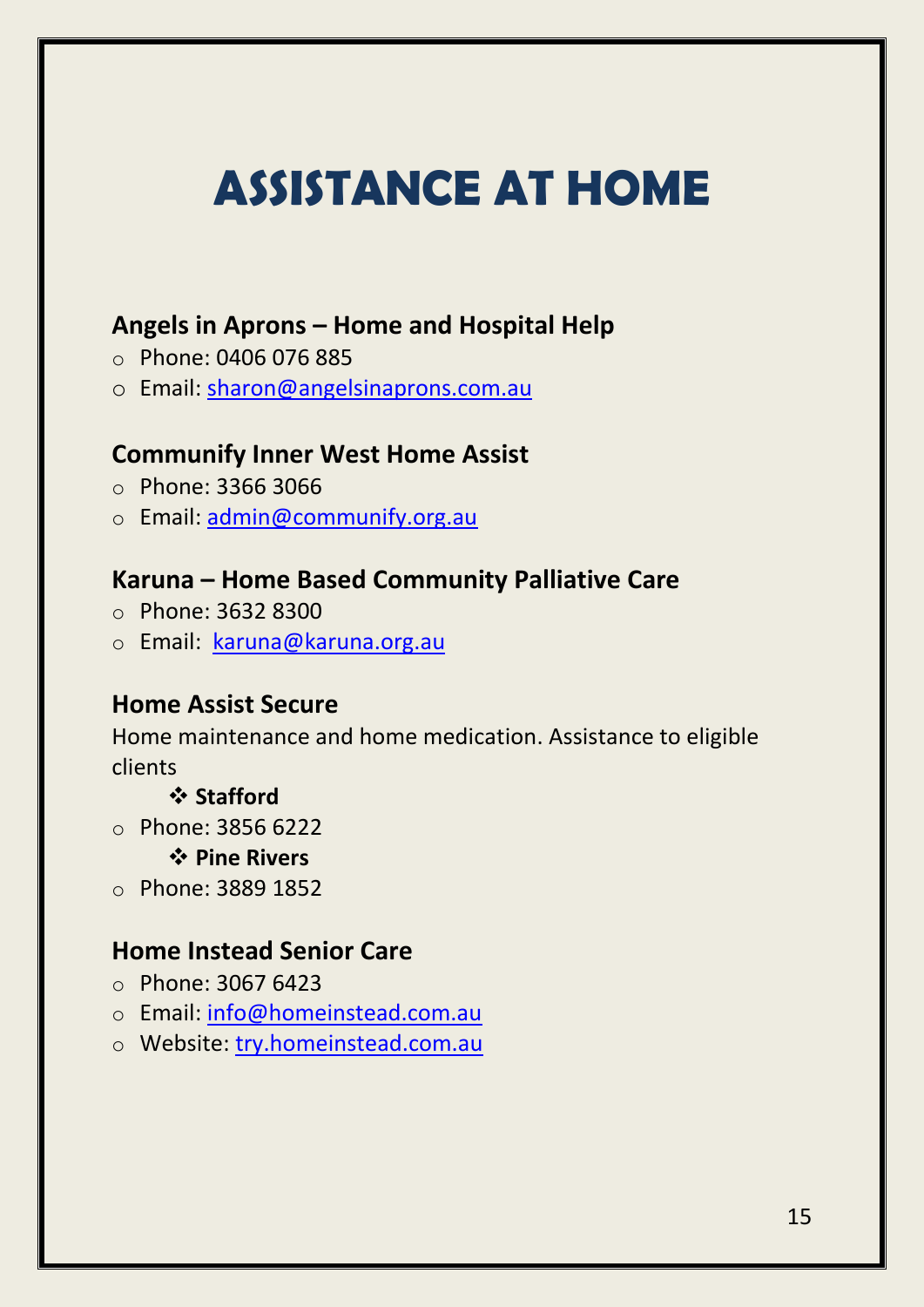# **ASSISTANCE AT HOME**

### **Mitchelton Meals on Wheels**

- o Phone: 3354 3919
- o Email: [mitmow@bigpond.com](mailto:mitmow@bigpond.com)

### **Mitchelton Neighbourhood Watch**

- o Phone: 3355 3088
- o Email: nhwq@police.qld.gov.au

### **Stafford Meals on Wheels**

- o Phone: 3356 2382
- o Email: [staffmow@optusnet.com.](mailto:staffmow@optusnet.com)au

### **St. John Ambulance (QLD) Community Services**

Transport, Silver Card Services, Security, Friendship & respite calls

- o Phone: 1300 360 455
- o Website: https://stjohnqld.com.au

### **QLD Rehab – Hire of Hospital equipment**

- o Phone: 1300 894 142
- o Email: [info@qldrehab.com.au](mailto:info@qldrehab.com.au)

### **Gordon Park Respite Centre (Alzheimer's Assoc. Qld Inc.)**

Day and overnight respite

- o Phone: 3857 2191
- o Email: [gpadmin@alzheimersonline.org](mailto:gpadmin@alzheimersonline.org)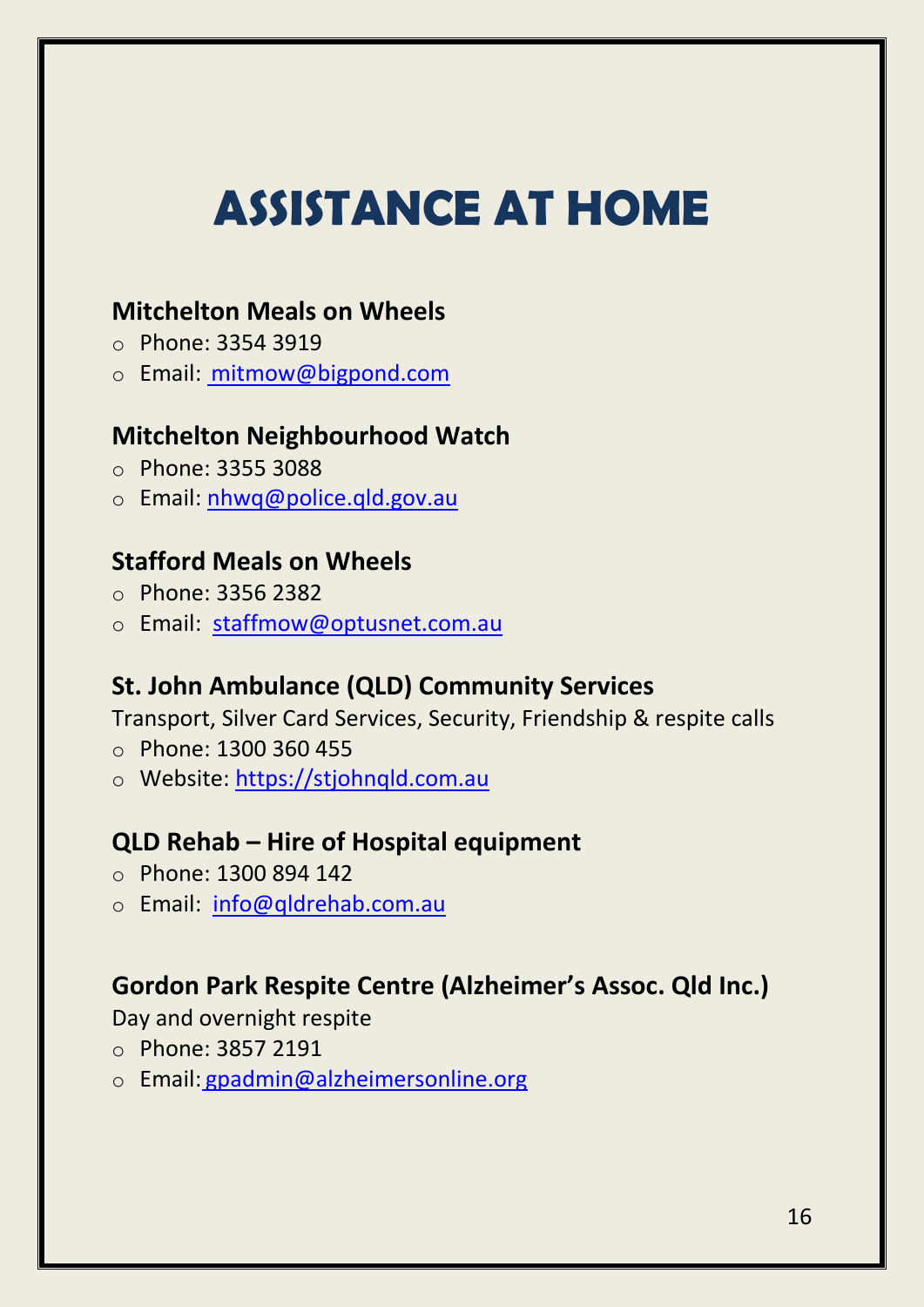### **ASSISTANCE AT HOME**

### **Centacare Enoggera Respite Centre**

Aged, Dementia and overnight care o Phone: 1300 236 822

### **Dementia Australia**

Friendship group at North Lakes. Offering coffee, chats, lunch outings for carers and people with dementia and their families Meet last Thursday of the month

o Phone: 3895 8200 |3014 6684 | 1800 100 500

o Website: fightdementia.org.au

### **Wesley Mission Queensland**

### **Arana Hills Respite Centre**

 $\circ$  Phone: 1300 541 647

### **Pine Rivers Respite Centre**

o Phone: 3480 7240

### **GP2home**

Bulk Billed medical care in your home

o Phone: 1800 472 4663

Website: [www.GP2home.com.au](http://www.gp2home.com.au/)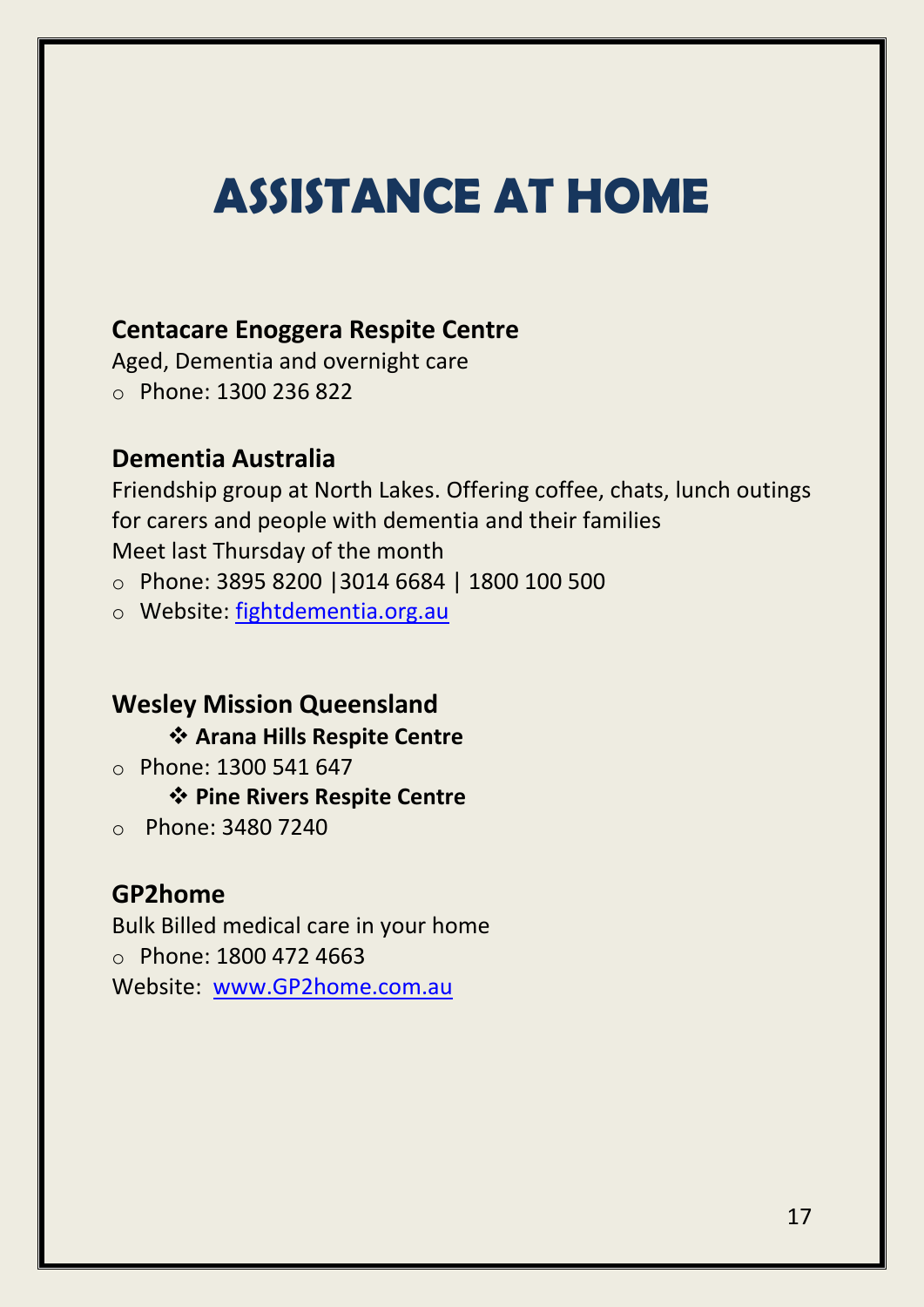# **SOCIAL ACTIVITIES**

### **Gaythorne RSL Club**

The sub-branch offers assistance to all serving and ex-serving members of the Australian Defence Force and their families. Offering some activities such as Bingo

Monday from 10am to 1:30pm and Sunday from 1pm to 3pm

- o Phone: 3355 4655
- o Email: [committee@gaythornersl.com.au](mailto:committee@gaythornersl.com.au)
- o Address: 534 Samford Rd Mitchelton

Welfare (Mitchelton) Day Club Activities

The Day Club is run each Wednesday from 10am to 2pm

- **❖ Tai Chi**  $\triangle$  Live Entertainment
- ❖ Morning tea/Light Lunch
- 
- Fashion Parades

Card/Board Games

❖ Bus Trips

- ❖ Indoor Bowls
- o Address: 97 Blackwood Street, Mitchelton
- o At Seventh Day Adventist Hall
- o Phone Jocelyn: 0419 737 362 | 3355 7151

### **The Nest – Social Groups**

Brown Owls, Knitters and Knatters, Book Club

- o Phone: 3355 7241
- o Email: [info@nestcommunity.org.au](mailto:info@nestcommunity.org.au)
- o Website: [http://www.nestcommunity.org.au](http://www.nestcommunity.org.au/)

### **Teralba Park Stolen Generation Support Group**

Gather at Teralba Park each year on 26th May to remember Stolen Generations. Assist Aboriginal and Torres Strait Islanders to celebrate their culture. Different activities: Dance Workshops, Yarning circles

- o Phone: 0419 676 858
- o Email: [Bianca.jarro@live.com.au](mailto:Bianca.jarro@live.com.au)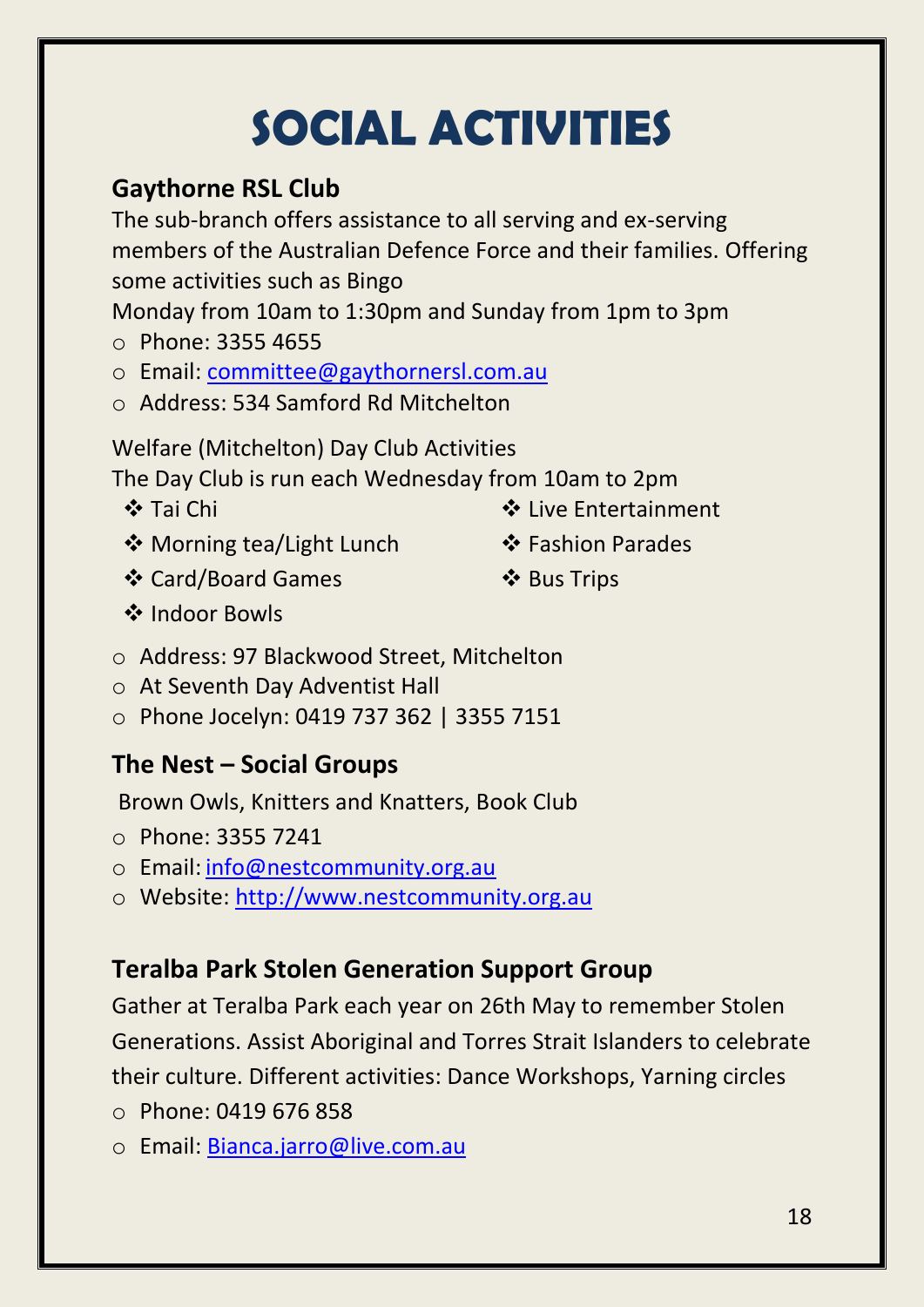# **MEN'S GROUPS**

### **Arana Hills Uniting Church, Arana Hills**

On the 1st and 3rd Friday of each month men from the local community meet

- o Phone: Don Scott 3351 6595
- o Email: aranahillsunitingchurch@gmail.com
- o Address: Alstonia St, Arana Hills

### **PRISM – (Pine Rivers Initiative for Senior Men)**

Meets every 2<sup>nd</sup> Thursday of the month from 10am to 11:30am at Pine Rivers Neighbourhood Centre Cafe

Chat and coffee - No fees

- o Phone: 3261 2323 |0438 612 324
- o Address: 865 Gympie Road, Lawnton

### **Tramway Museum Brisbane**

The type of activities engaged in at the Men's Shed is varied and depends upon what is on the program at the time Meetings are held at the museum on Tuesdays with the site open from 8am to 4pm

- o Phone: Keith Tidey 3351 1776
- o Address: 50 Tramway Street, Ferny Grove

### **Stafford Community Men's Shed**

Opening times: Monday and Friday from 8am to 12pm (Holidays excepted)

- o Phone: Col Krome 0411 156 750
- o Phone: 3355 6295
- o Email: [coldell@optusnet.com.au](mailto:coldell@optusnet.com.au)
- o Address: 1 Eudunda Street, Stafford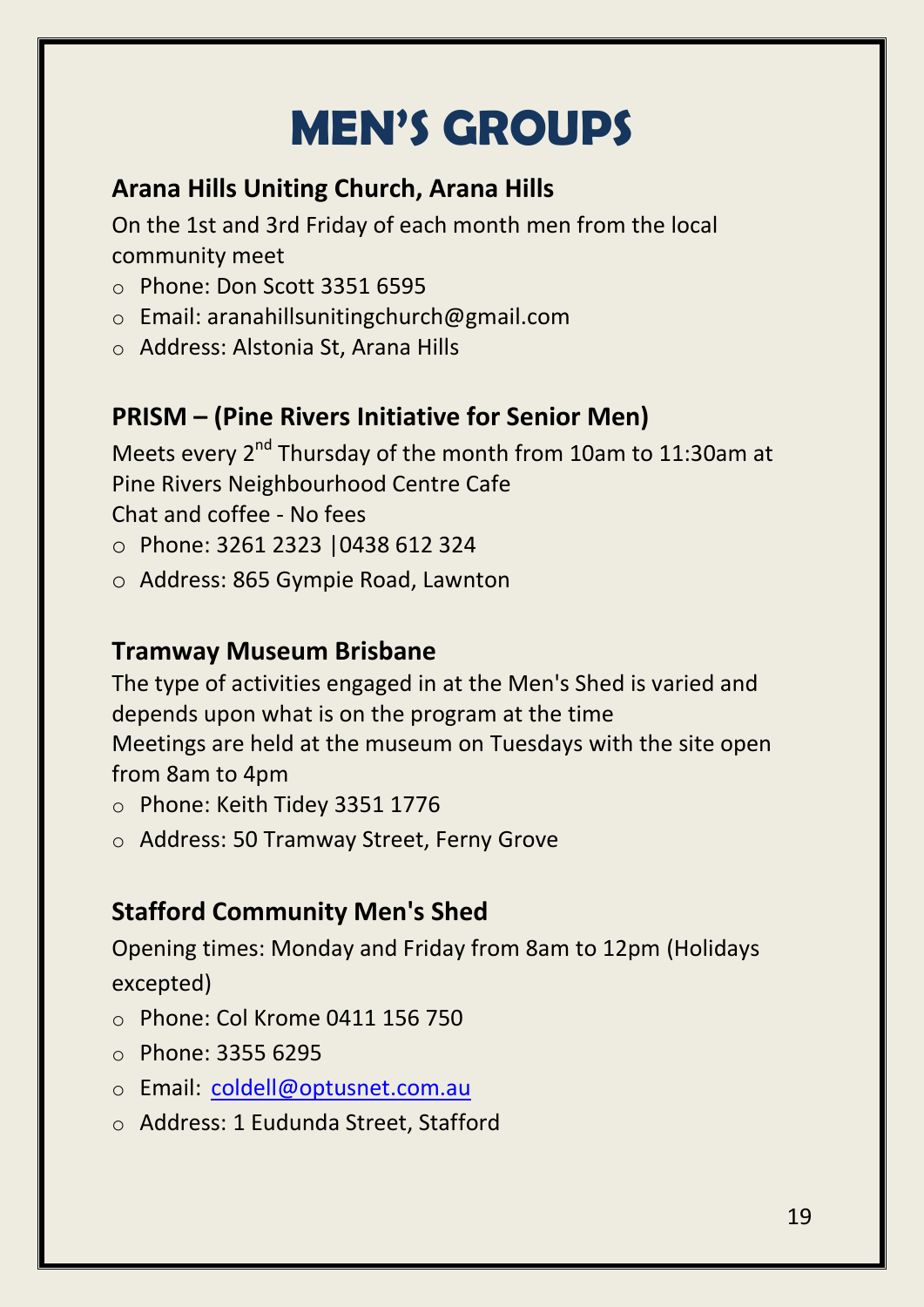# **MEN'S GROUPS**

### **Ridley Road Community Men's Shed**

- o Phone: 3162 9824
- o Email: kellawton@gmail.com
- o Address: 30A Ridley Road, Bridgeman Downs

### **M[en's Wellbeing](http://menswellbeing.org/)**

Men's Wellbeing is focused on developing the wellbeing of men to foster healthy relationships, families & communities  $\circ$  Phone: Matthew on 0499 172 404

### **Men of the Trees- MOTT Queensland Branch**

Stabilise eroding soil profiles, mitigate climatic extremes, provide flora and fauna habitat, provide timber and other products

- o Phone: 3366 1448
- o Email: [info@mottqld.com.au](mailto:info@mottqld.com.au)

### **Men's Shed – Baptist Church**

The Tasman Street men's shed is open each Tuesday (Except January) from 1pm to 8pm

- o Phone: Graham Lane 3359 6855| 0412 671 732
- o Address: 268 Appleby Rd, Stafford Heights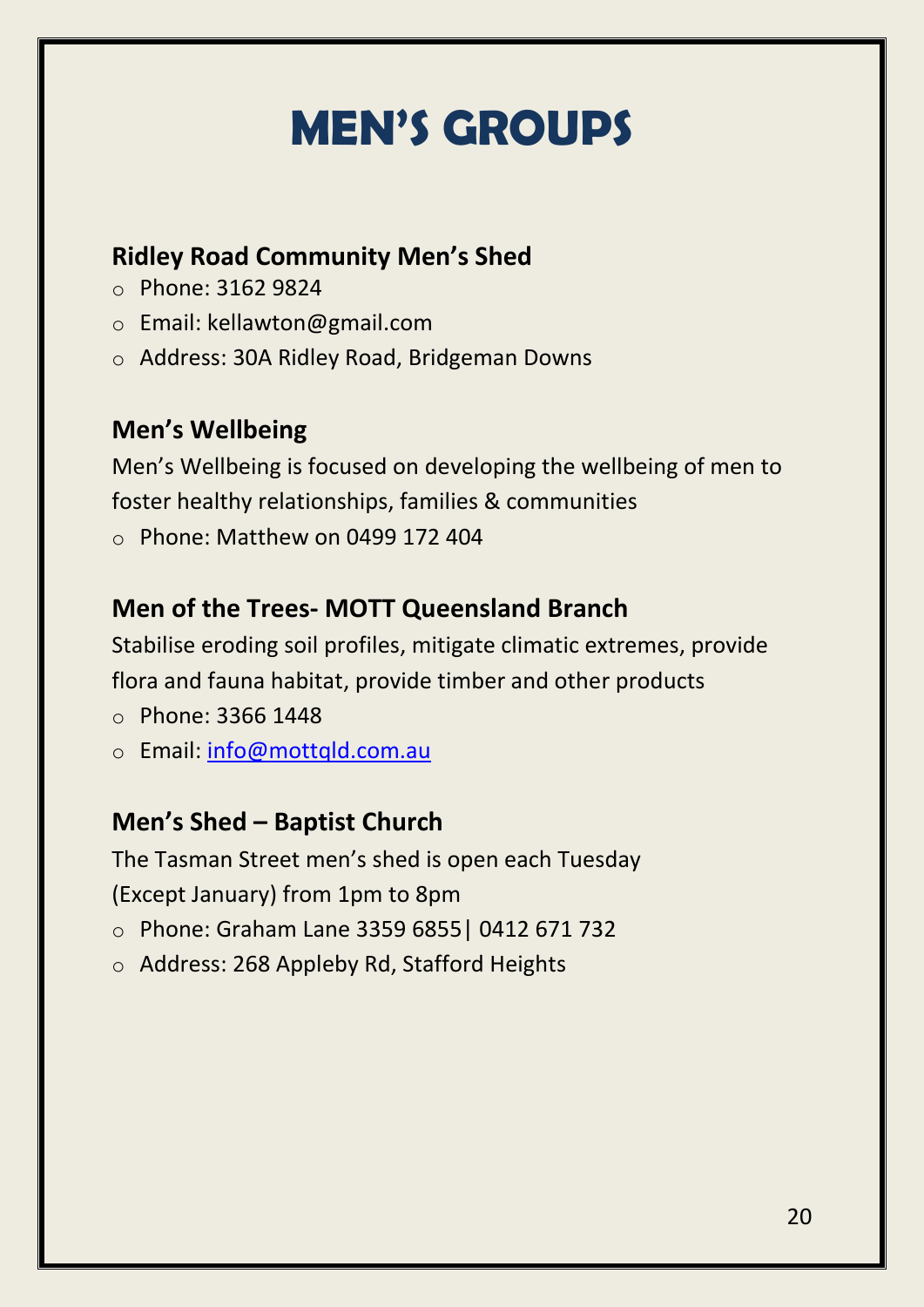# **SENIOR GROUPS**

### **Arana Hills Senior Citizens**

Operates each week. Activities include cards, indoor bowls and bingo.

o Phone: 3355 2958

### **Mitchelton & District Senior Citizens Club Inc.**

Offers various activities including concerts, cards, social and competition bowls, dances, handicrafts and bus tours

- o Phone: [3355 0358](tel:0733550358)
- o Address: [30 Tel-el-kebir Street, Mitchelton](http://maps.google.com/?q=30+Tel-el-kabir+Street%2c+Mitchelton+QLD+4053)

### **Ferny Grove National Seniors Association**

Meets on the second Monday of the month at 10am

- o Phone: 3351 2979
- o Address: Arana Leagues Club, Dawson Parade, Ferny Grove

### **National Seniors Australia Albany Creek Branch**

- o Phone: [3264 3033](tel:0732643033)
- o Email: [secretary@nsaalbanycreek.org.au](mailto:secretary@nsaalbanycreek.org.au)
- o Address: [30 Oscar Crescent, Albany Creek](http://maps.google.com.au/?q=30+Oscar+Crescent%2c+Albany+Creek+QLD+4035)

### **Mitchelton - Everton Park National Seniors Association**

Provides financial support in the form of grants to hospitals, aged care facilities etc. for the benefit of over 50 Australians

- o Phone: [3851 2986](tel:0738512986)
- o Address: [Gaythorne RSL Club, 534 Samford Road Mitchelton](http://maps.google.com/?q=534+Samford+RoadMitchelton+QLD+4053)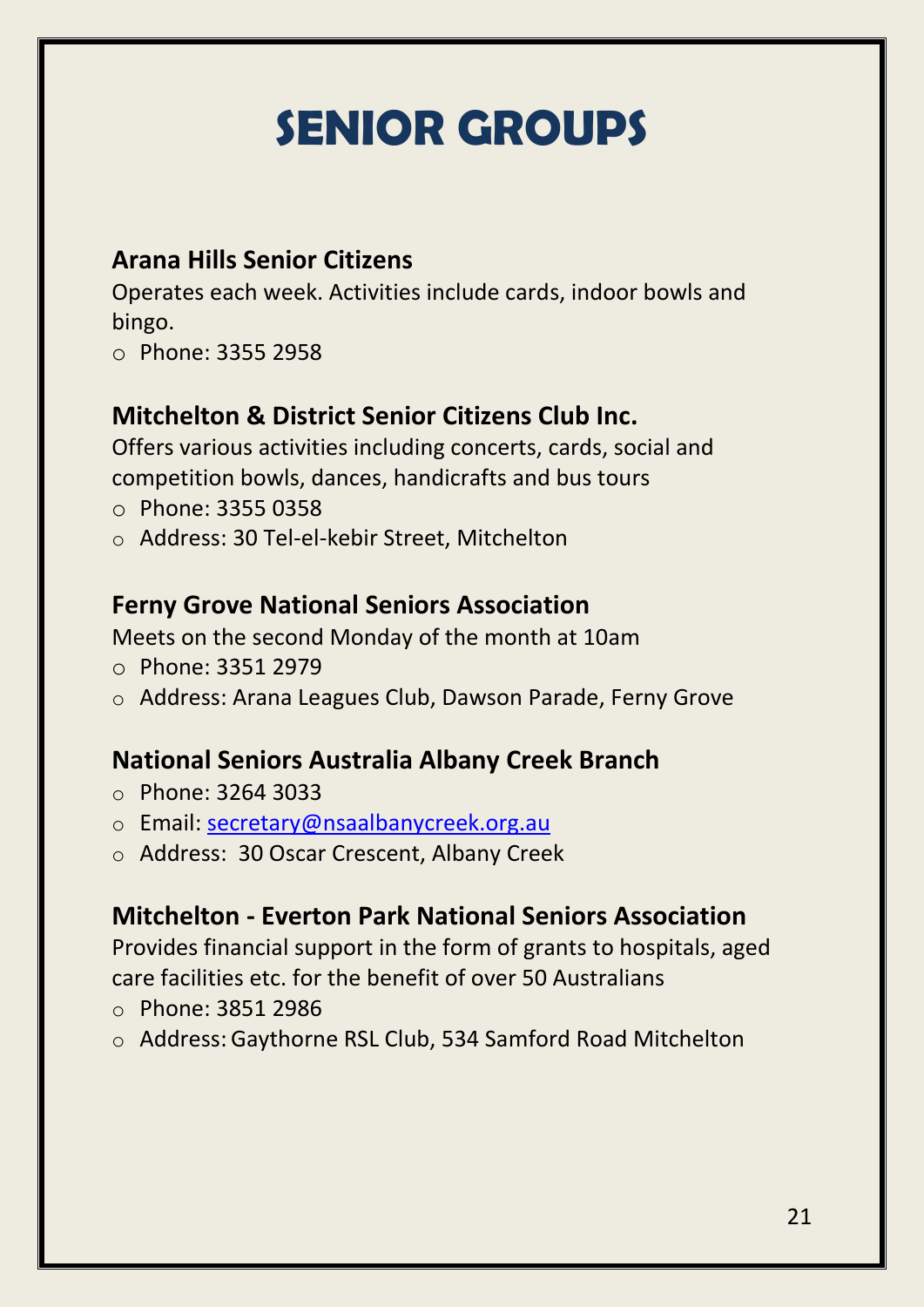# **SENIOR GROUPS**

### **Supporting Queensland Grandparents - Grandparents program**

Designed to provide the children of these families with fun and interesting activities and give grandparents the opportunity to have some well-earned time out

- o Phone: 1300 135 500
- o Email: [grandparentsinfo@uccommunity.org.au](mailto:grandparentsinfo@uccommunity.org.au)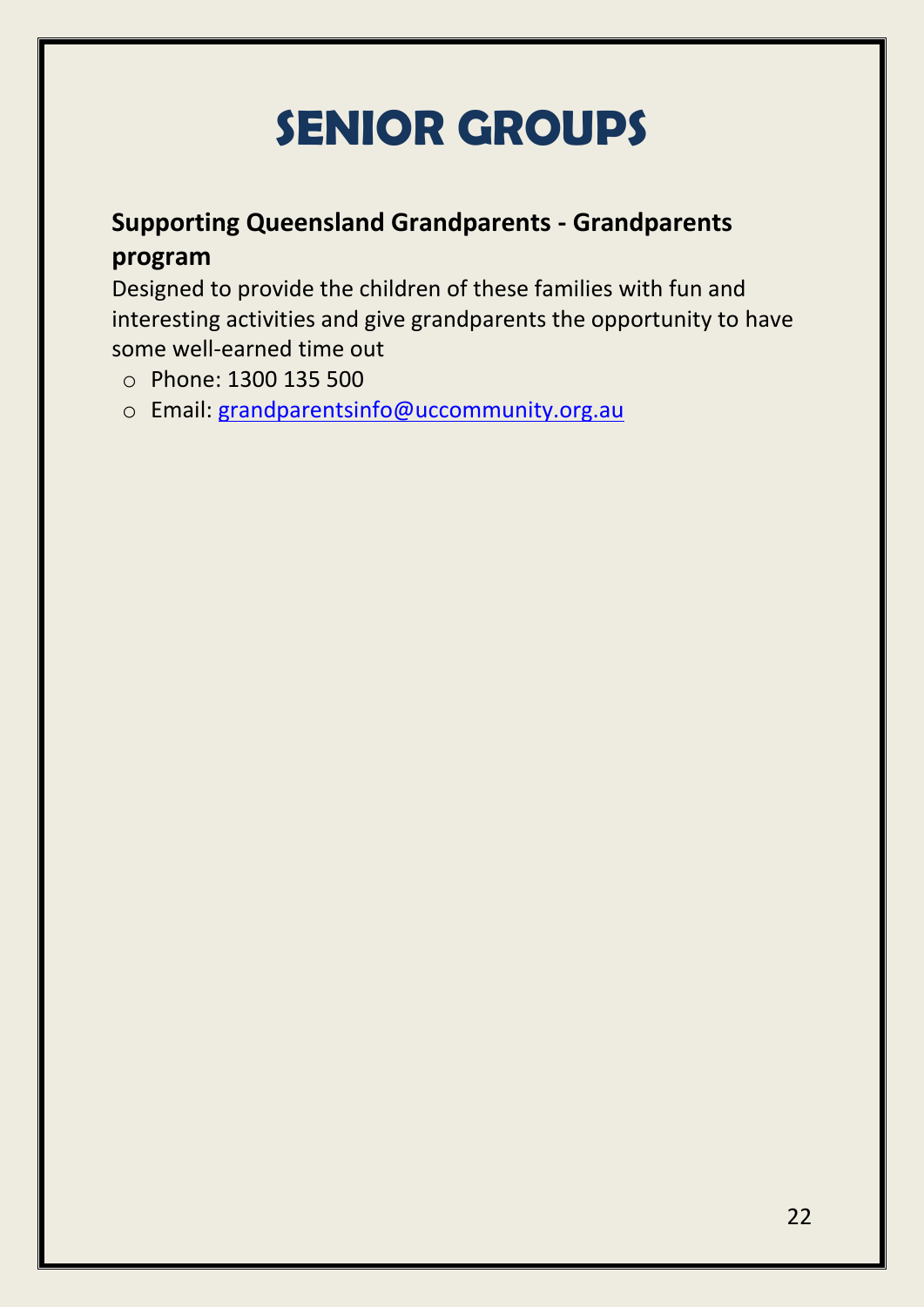# **VOLUNTEERING**

### **Friends of the Library – Support Libraries-Arana Hills Library**

Joining the Friends of the Library (FOLs) group provides a great opportunity to help promote and support libraries by organising activities, sponsoring special programs, and fundraising

- o Phone: 3351-3401
- o Address: 96 Narellan Street, Arana Hills

### **Picabeen Community Centre**

Volunteers provide invaluable support and assistance for activities, programs and services

- o Phone: 3354 2555
- o Email: [info@picabeen.org.au](mailto:info@picabeen.org.au)

### **The Nest – Social Groups**

Volunteers can help in the areas of administration, cleaning, helping to maintain the shop and keeping the garden looking loved

- o Phone: 3355 7241
- o Email: [info@nestcommunity.org.au](mailto:info@nestcommunity.org.au)
- o Address: 720 South Pine Road, Everton Park

### **The Men of the Trees (MOTT)**

The volunteers support Saturday planting groups

- o Phone: 3366 1448
- o Email: [info@mottqld.com.au](mailto:info@mottqld.com.au)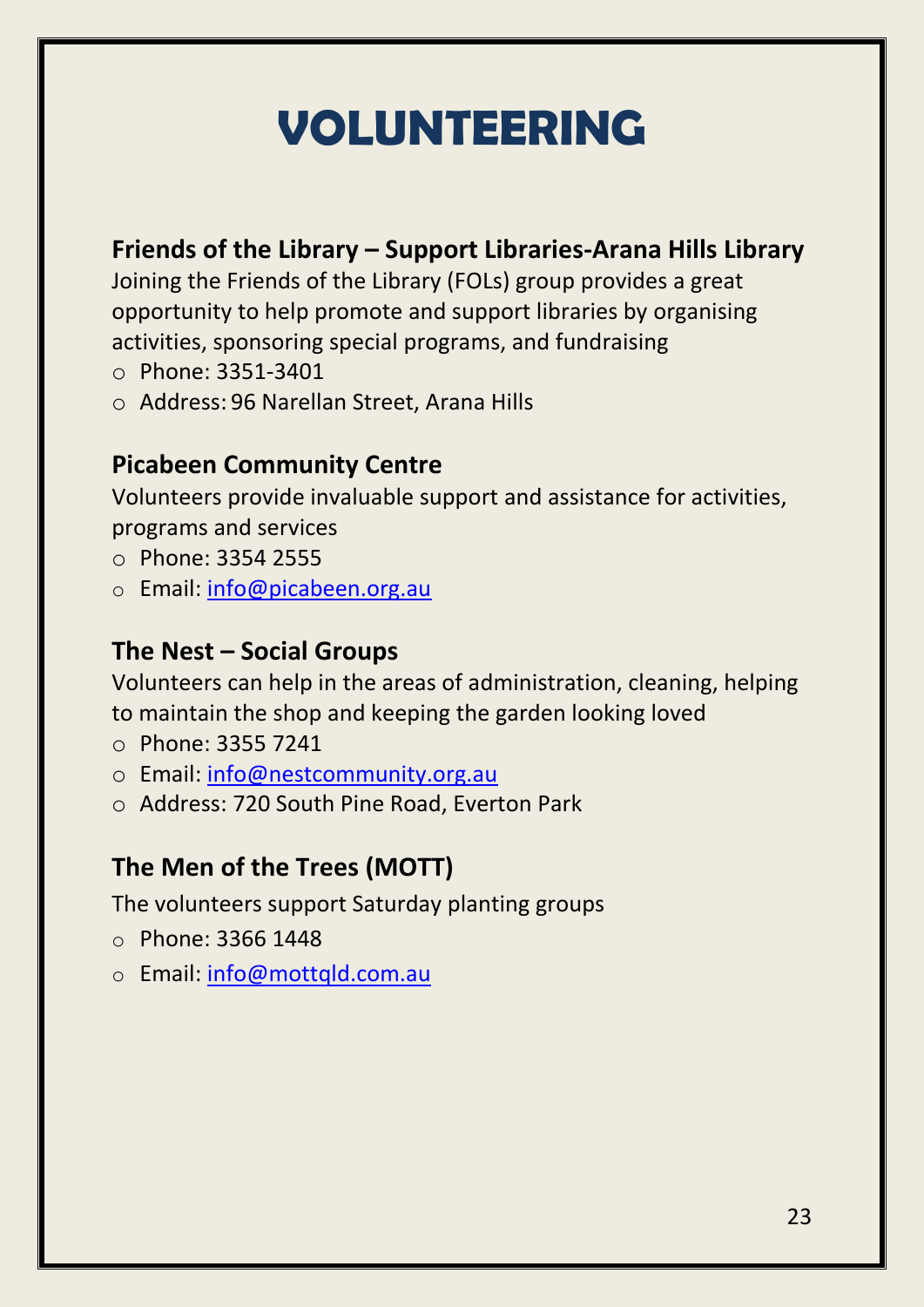### **SPORTS**

### **The Ferny Hills Swimming Pool**

- o Phone: 3351 1338
- o Email: [mmckiernan@belgravialeisure.com.au](mailto:mmckiernan@belgravialeisure.com.au)
- o Address: 52 Ferny Way, Ferny Hills

### **Everton Park Bowls & Community Club**

- o Phone: 3355 5588
- o Email: [admin@evertonparkbowlsclub.com.au](mailto:admin@evertonparkbowlsclub.com.au)
- o Address: 7 Gearside Street, Everton Park

### **Enoggera Bowls, Sports and Community Club**

- o Phone: 3355 1310
- o Email: [admin@enoggerabowlsclub.com.au](mailto:admin@enoggerabowlsclub.com.au)
- o Address: 72 Pickering Street (corner Bowling Street), Enoggera

### **Ferny Grove Bowls, Sports & Community Club**

- o Phone: 3851 1889
- o Email: [admin@fernygrovebowls.com.au](mailto:admin@fernygrovebowls.com.au)
- o Address: 20 Tramway Street (corner of Samford Road), Ferny Grove

### **Ferny Districts Amateur Fishing Club Inc.**

- o Phone: 3353 4655
- o Email: [fdafcinc@gmail.com](mailto:fdafcinc@gmail.com)
- o Address: 11 Cabrilla Street, Everton Hills

### **Gaythorne Bowls Club**

- o Phone: 3355 2048
- o Email: [gbscc@bigpond.com](mailto:gbscc@bigpond.com)
- o Address: 18 Prospect Road, Gaythorne Brisbane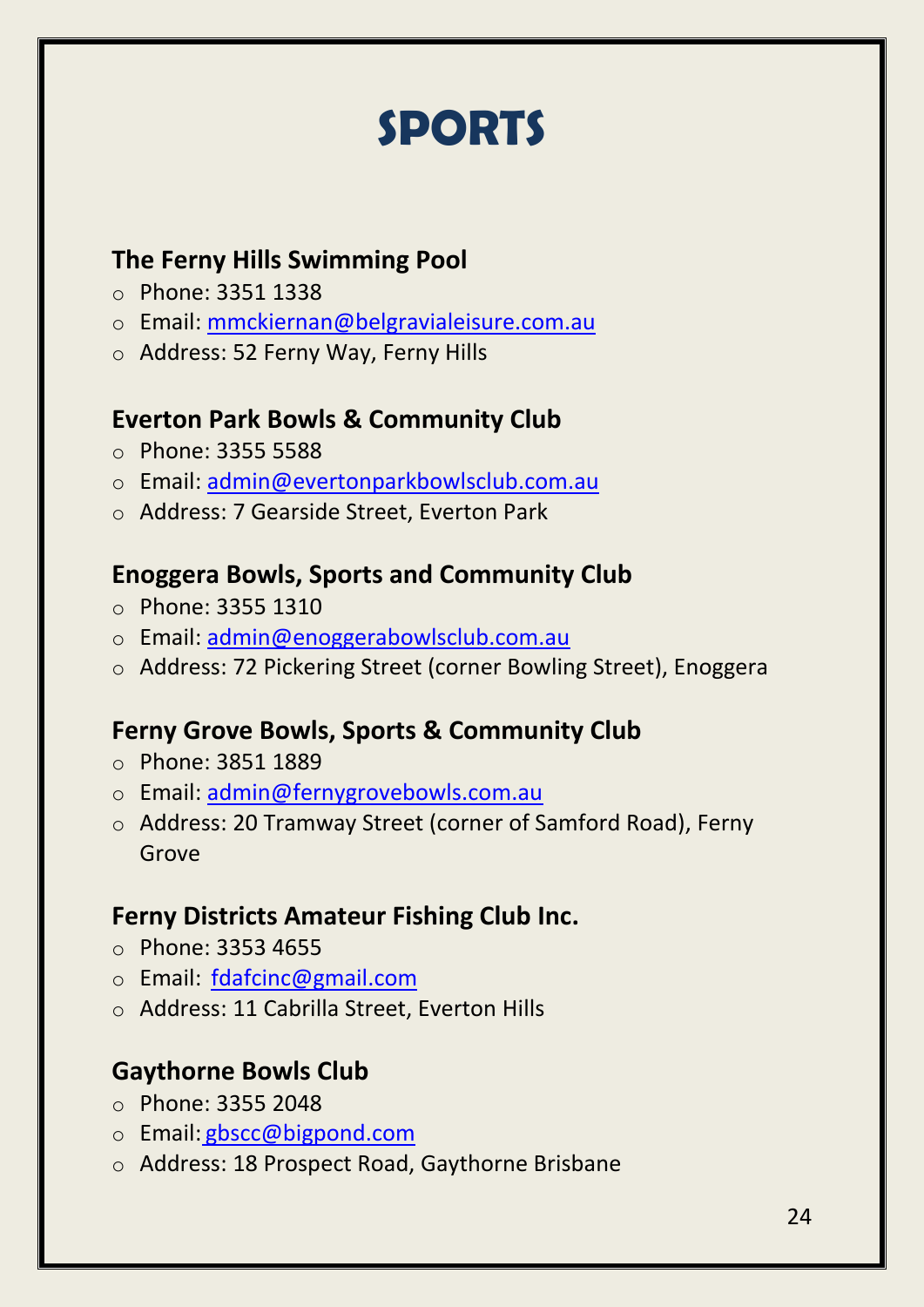### **SPORTS**

### **Stafford Bowls Club INC**

- o Phone: [3356 5449](tel:0733565449)
- o Address: 352 Stafford Road, Stafford

### **Ferny Hills Tennis Centre**

- o Phone: 3851 0444
- o Email: [proshop@fernyhills.com.au](mailto:proshop@fernyhills.com.au)
- o Address: 144 Samford Road, Ferny Hills

### **PCYC – Police Citizens Youth Club**

Life fit (Over 50's) Monday, Wednesday and Friday from 10am to 11am

Members \$7| non-Members \$12 |Membership for PCYC is \$6 for seniors (60's +)

- o Phone: 3855 1980
- o Address: 135A Olearia St West, Arana Hills

### **Healthy Heart Walking**

### **Ferny Walking Group**

Monday, Tuesday and Thursday at 4:30pm Meeting point: Ferny Hills Pool Car Park

- o Address: Ferny Hills
- o Phone: Sue 0415 665 793 (Walk Organiser)

### **Wahminda Walkers**

Monday, Wednesday and Friday at 9am Meeting point: Car park near tennis court

- o Address: Wahminda Park Samford Road, Ferny Hills
- o Phone: Kerri 0418 708 313 (Walk Organiser)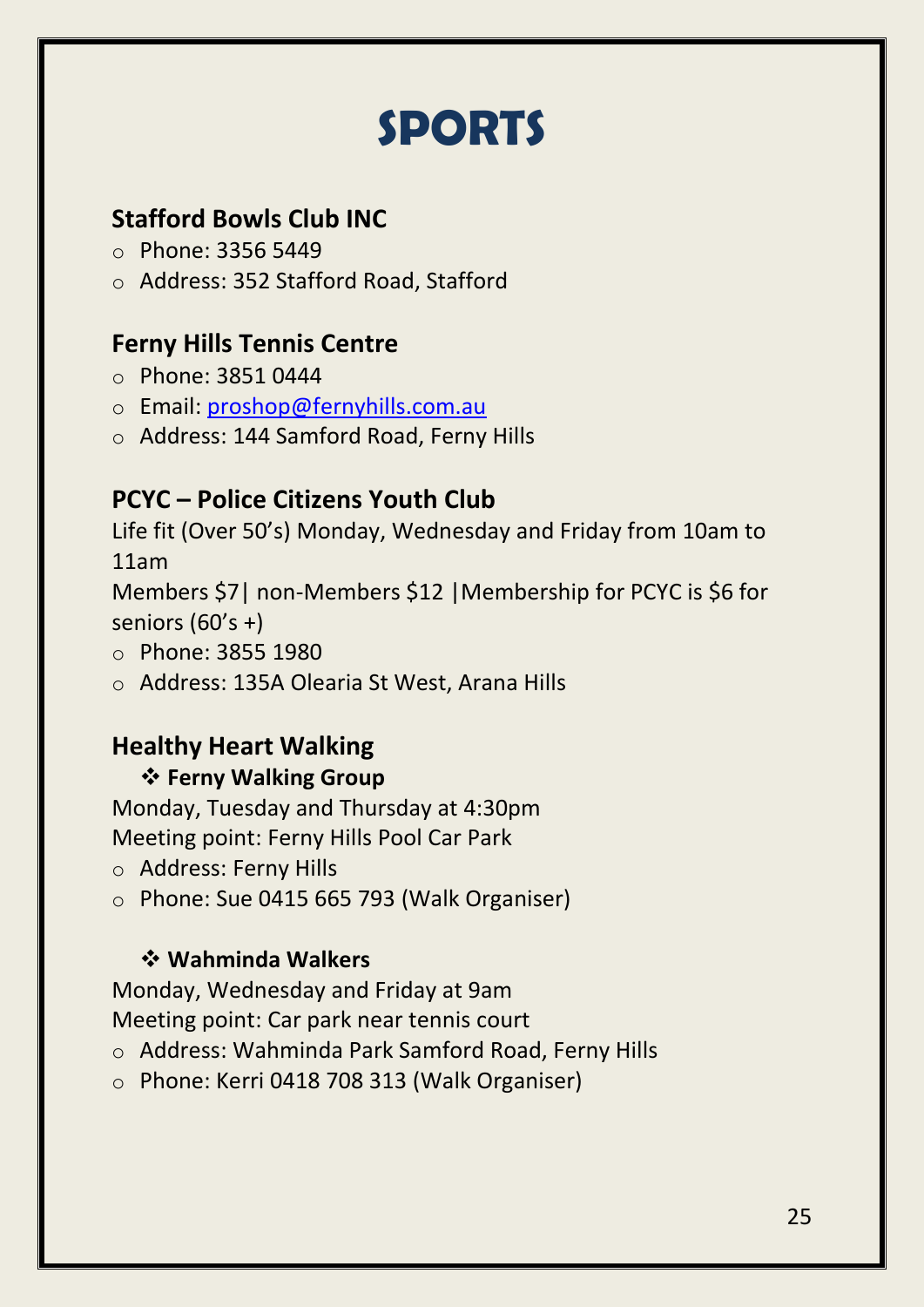### **SPORTS**

### **Brookside Walking Group**

Monday, Wednesday and Friday at 6:45am Meeting point: Brookside Shopping Centre, customer service desk

- o Address: Osborne RD, Mitchelton
- o Phone: Grietje 0435 035 947 (Walk Organiser)

### **Mitchelton Walkers**

Tuesday and Thursday at 7am

Meeting point: Teralba Park, first carpark off Osborne Rd

- o Address: Teralba Park, Osborne Rd, Mitchelton
- o Phone: Kay 0409 349 451(Walk Organiser)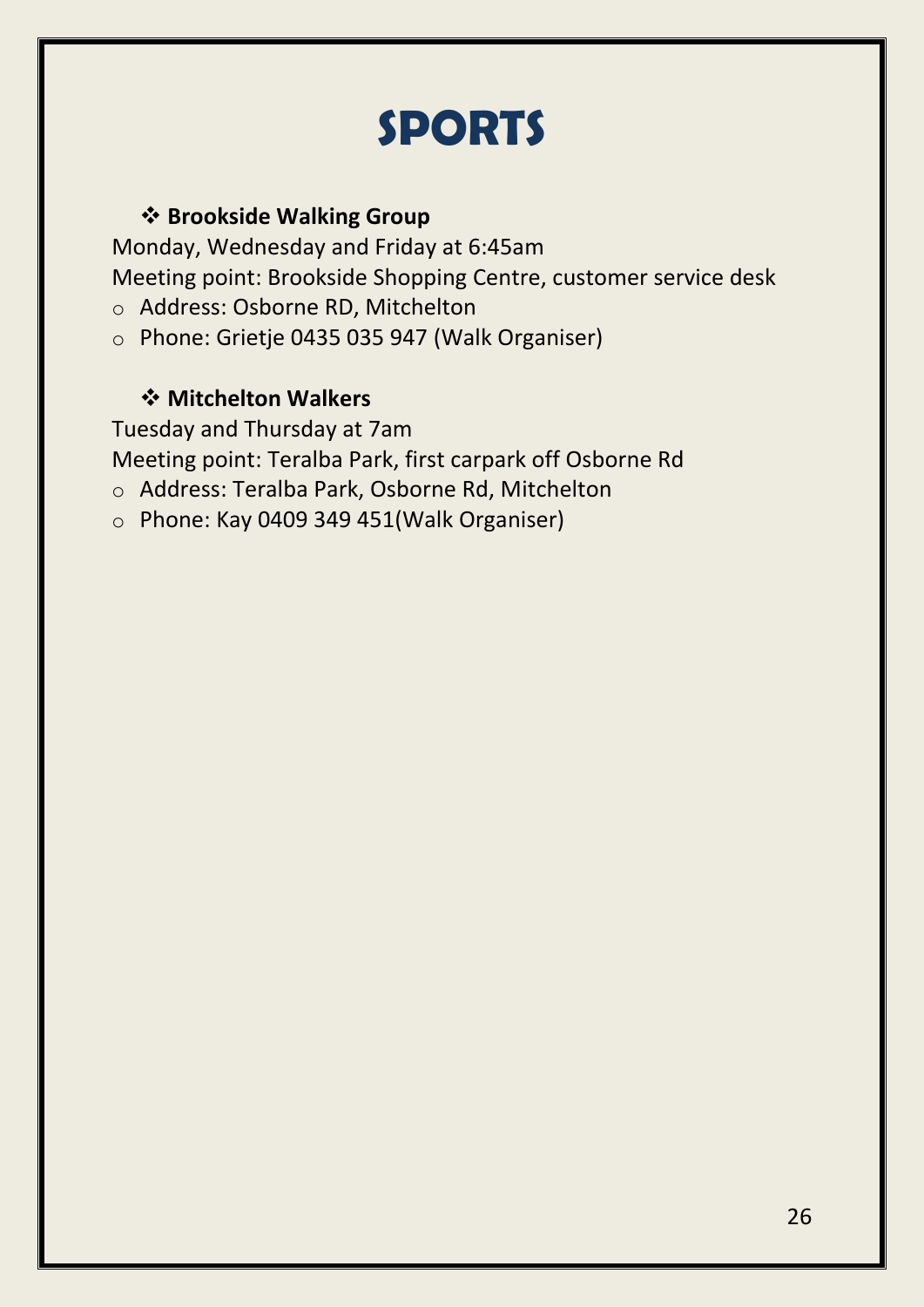# **ASSISTED TRANSPORT**

### **CATS- Community Assisted Transport Service**

Is a volunteer-based community service that provides door to door transport for eligible clients (Moreton Bay Region Council area residents)

o Phone: 3204 3900

### **Council Cabs – Door-to-door shared transport**

Council Cabs Connected Communities Brisbane (available throughout Brisbane city)

o Phone: 3403 2227

### **St. John Ambulance (QLD) Community Services**

Transport services available to people who living in the greater north Brisbane, Pine Rivers, Redcliffe areas, Bundaberg, Maryborough, Hervey Bay and surrounding areas

o Phone: 1300 360 455

o Email: [tap@stjohnqld.com.au](mailto:tap@stjohnqld.com.au)

### **Comlink Mobility**

Community transport service to support older people to be able to access health services, shopping, events and social needs

o Phone: 1300 761 011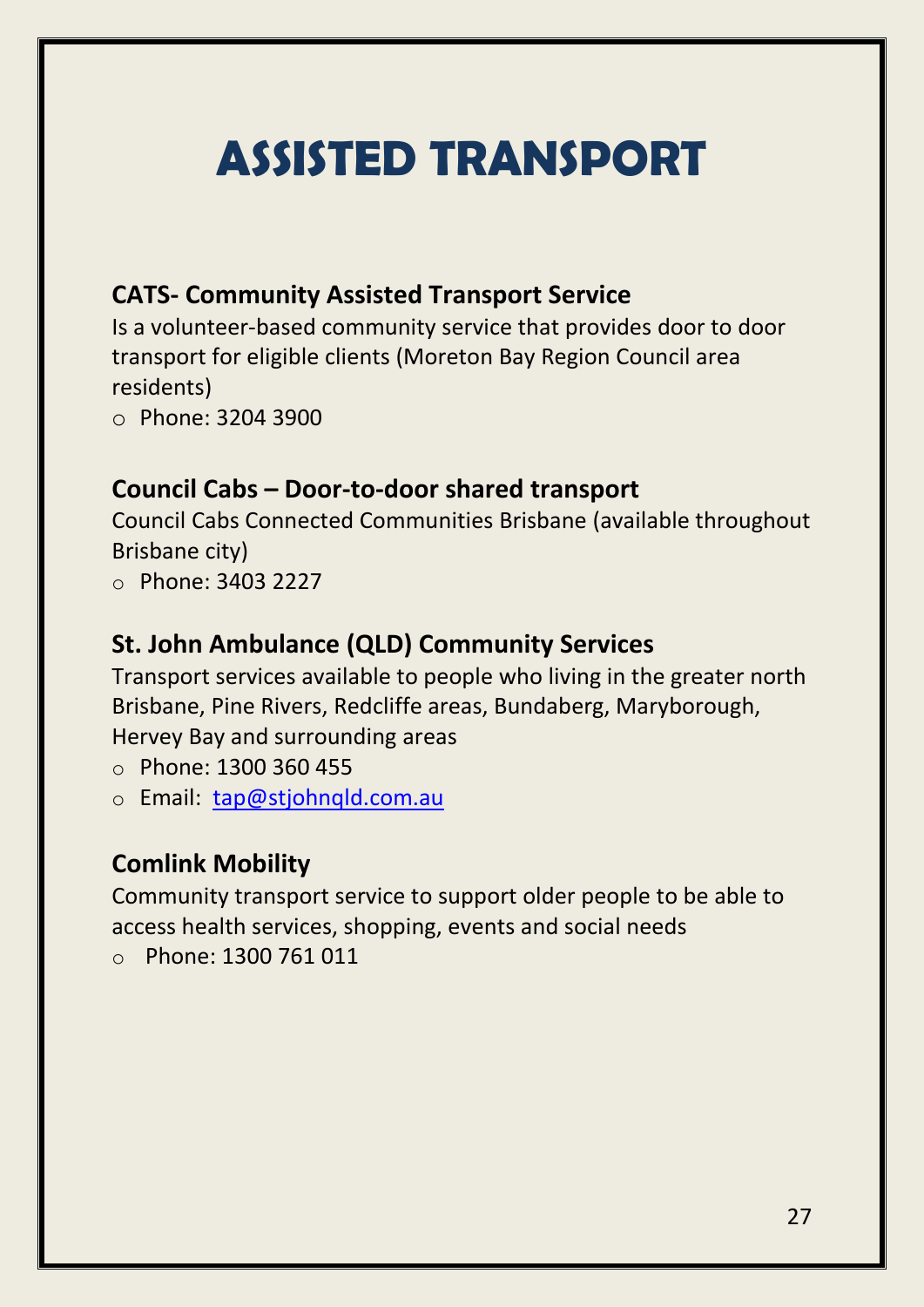### **CLUBS**

### **Arana VIEW Club**

Meeting Day on 1st Wednesday of each month at Arana Leagues Club, Supporting the Smith Family's Learning for Life programme

- o Phone: 3252 2776
- o Email: [aranaview@gmail.com](mailto:aranaview@gmail.com)
- o Address: 247 Dawson Parade, Keperra

### **Lion's Club**

### **Albany Creek**

- o Phone: 3264 3133
- o Email: albany-creek@lionsq3.org.au

### **Bunya**

- o Email: dmhedges@optusnet.com.au
- o Email: johnlcreagh@bigpond.com **Inner North**
- o Phone: 3353 6021
- o Email: brisbane-inner-north@lionsq3.org.au

### **Golden Valley Keperra Lions Club**

Meeting 1st & 3rd Wednesday of the month

o Email: [gvk@lionsq3.org.au](mailto:gvk@lionsq3.org.au)

### **Probus Club**

### **Albany Creek**

- o Phone: 3263 8573
- o Email: d.hammer@bigpond.com

### **Everton Inc.**

o Email:sm.casalaina@gmail.com

### **Mitchelton**

o Email: [clarah@powerup.com.au](mailto:clarah@powerup.com.au)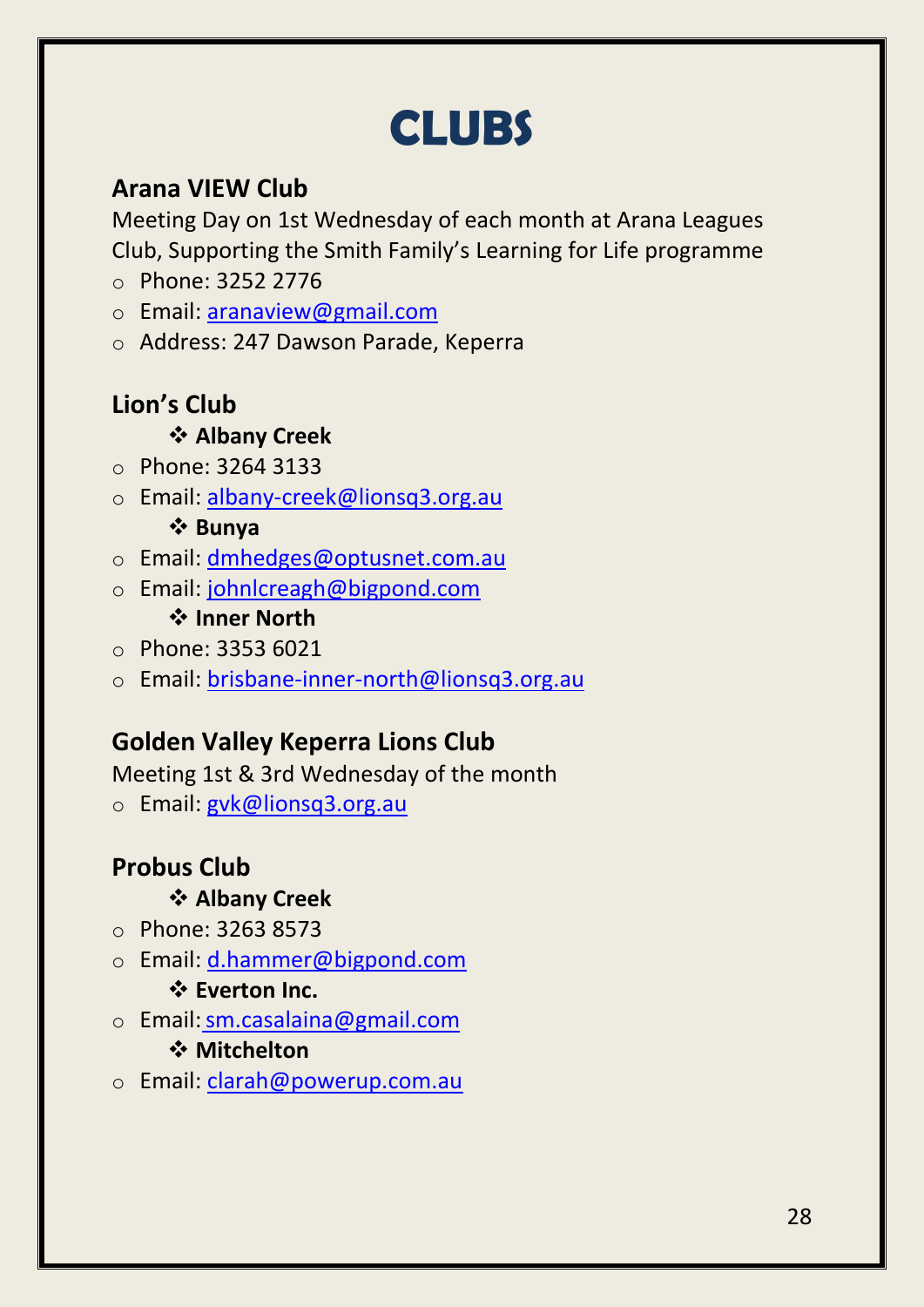### **CLUBS**

### **Rotary Club**

### **Albany Creek**

- o Phone: 3266 2047
- o Email: secretary @rotaryalbanycreek.org.au

### **Mitchelton Rotary Club**

- o Phone: 0418 785662
- o Email: [johnsinnamon@gmail.com](mailto:johnsinnamon@gmail.com)

### **Zonta Club of Brisbane INC**

Supports a range of local services and advocacy projects, awards, and community-based initiatives

o Email: [brisbane@zontadistrict22.org](mailto:brisbane@zontadistrict22.org)

### **Arana Bridge Club**

- o Phone: 3851 0299
- o Email: [aranabridge@netspace.net.au](mailto:aranabridge@netspace.net.au)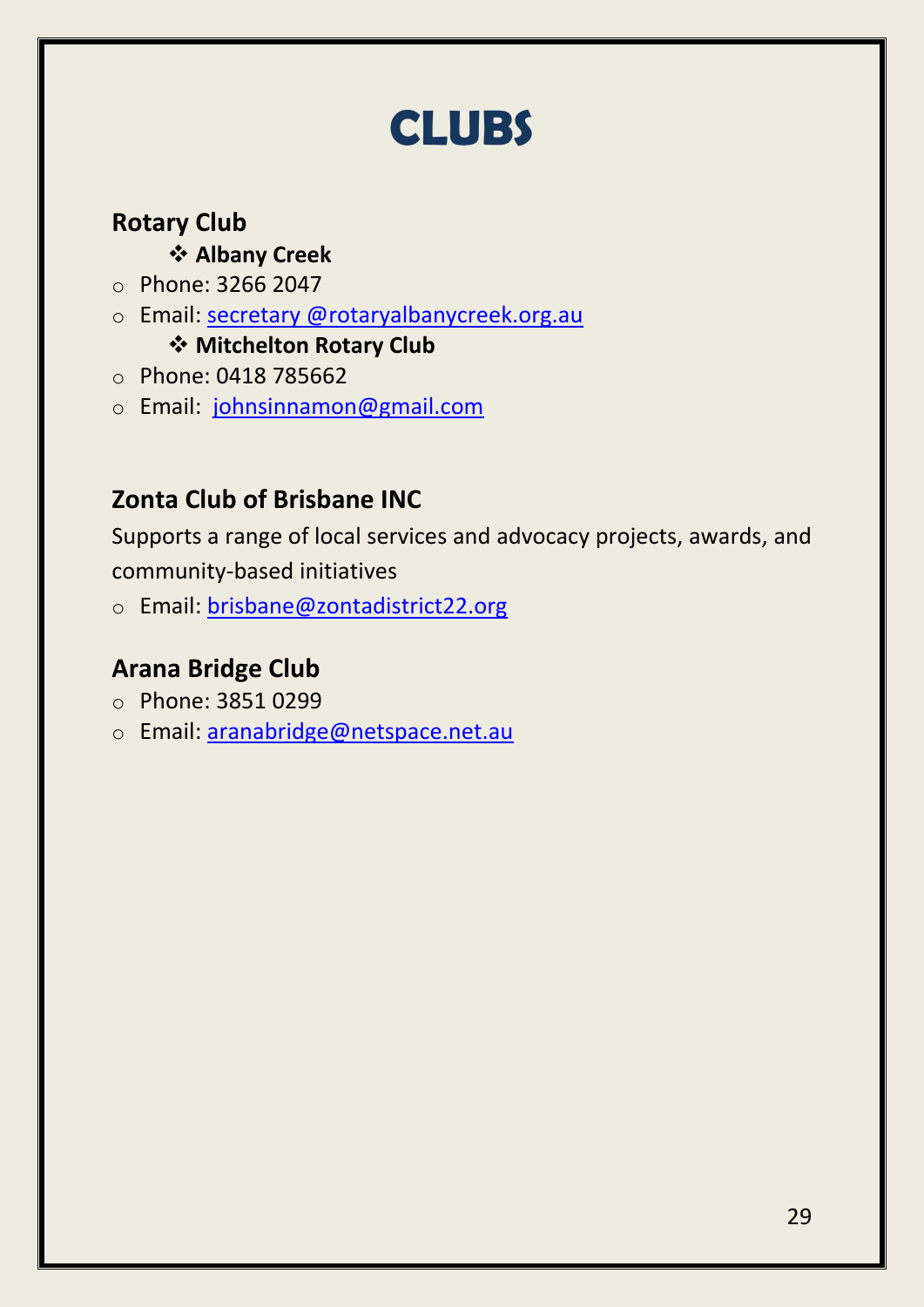### **CRAFT**

### **Knitting for the Needy**

A friendly group of women who meet each Thursday from 10am to 12pm. Knitters and Crocheters are welcome

- o Phone: 3351 3401
- o Address: Arana Hills Library 96 Narellan Street, Arana Hills

### **Purlers Knitting Group**

Thursday meet at 1pm

- o Phone: 3403 7411
- o Address: Mitchelton Library- 37 Heliopolis Parade, Mitchelton

### **Everton Park Library - Scrapbooking**

Thursday at 5:30pm

- $\circ$  Phone: 3403 7400
- o Address: 561 S Pine Road, Everton Park

### **Picabeen Community Centre**

Learn new skills and meet new friends. Held weekly in a happy

creative environment

Art and Craft class sessions run from 10am to 12:30pm on Thursdays

Sewing Class gathers from 1pm to 3pm on Thursdays

- o Phone: 3354 2555
- o Email: [info@picabeen.org.au](mailto:info@picabeen.org.au)
- o Address: 22 Hoben Street, Mitchelton

### **The Nest – Social Groups**

- o Phone: 3355 7241
- o Email: [info@nestcommunity.org.au](mailto:info@nestcommunity.org.au)
- o Address: 720 S Pine Rd, Everton Park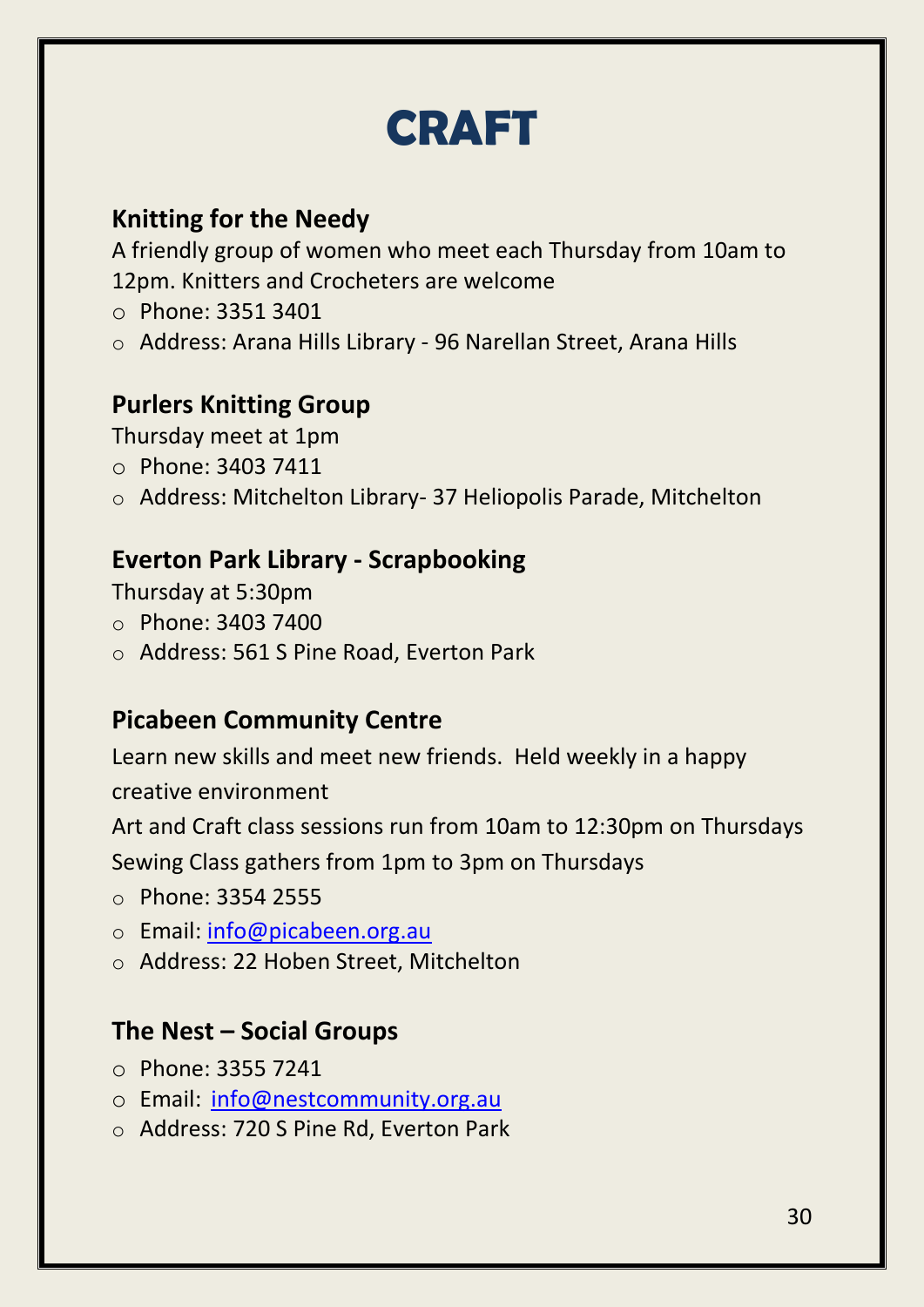# **COMPUTER CLASSES**

### **Picabeen Community Centre**

On Thursday or Friday mornings learn to manage emails or simple Word documents and other basic computer skills

- o Phone: 3354 2555
- o Email: [info@picabeen.org.au](mailto:info@picabeen.org.au)
- o Address: 22 Hoben Street, Mitchelton

### **Arana Hills Library**

Digital Photography – Every  $2^{nd}$  Thursday of the month from 6pm to 8pm

- o Phone: 3351 3401
- o Address: 96 Narellan Street, Arana Hills

### **U3A Pines Rivers INC**

- o Phone: 3880 6677
- o Address: Bunya House 1167 South Pine Road, Arana Hills

### **Mitchelton Library**

Free digital literacy training- The Tech Connect program provides an opportunity for participants to learn new skills for using technology such as computers and devices, the internet and email, as well as social media

- o Phone: 3403 7411
- o Address: 37 Heliopolis Parade, Mitchelton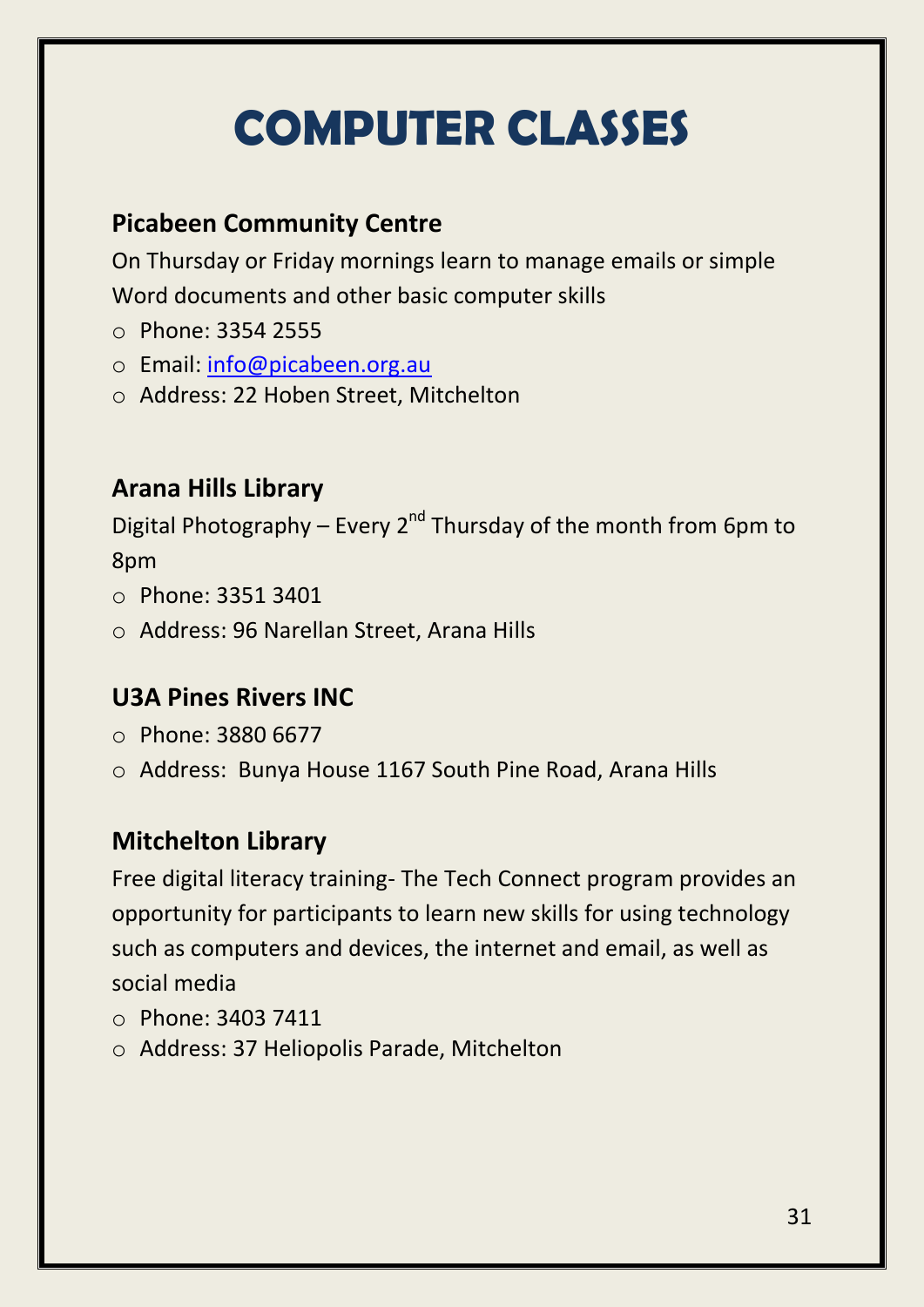# **GARDENING**

### **Albany Creek Garden Club Inc.**

- o Phone: 3353 1131
- o Email: [albanycreekgardenclub@gmail.com](mailto:albanycreekgardenclub@gmail.com)

### **North Brisbane Orchid Society Inc.**

- o Phone: 3353 3612
- o Email: [northbrisbaneorchidsociety@yahoo.com.au](mailto:northbrisbaneorchidsociety@yahoo.com.au)

### **Mitchelton Garden Club**

- o Phone: 3356 1256 | 3851 0894
- o Address: 21 Kolora Cres, Ferny Hills

### **The Gap - Community Garden Inc.**

Community Garden uses a POD system to manage the garden and the communal areas. PODS are small groups of about 5 or 6 people who take responsibility for the planning, development and maintenance of different parts of the garden

- o Phone: Murray Don 3300 2505
- o Address: 98 Yoorala St, The Gap

### **[The Hills Organic Garden](http://hog.org.au/)**

HOG is a community growing project run by local gardeners who welcome anyone who would like to plant, nurture, grow and share healthy food together Second & Fourth Sunday of the Month From 8am to 10am (Apr - Oct) From 3pm to 6pm (Nov - Mar)

- o Address: 416 Bunya Road BUNYA
- o Website: http://hog.org.au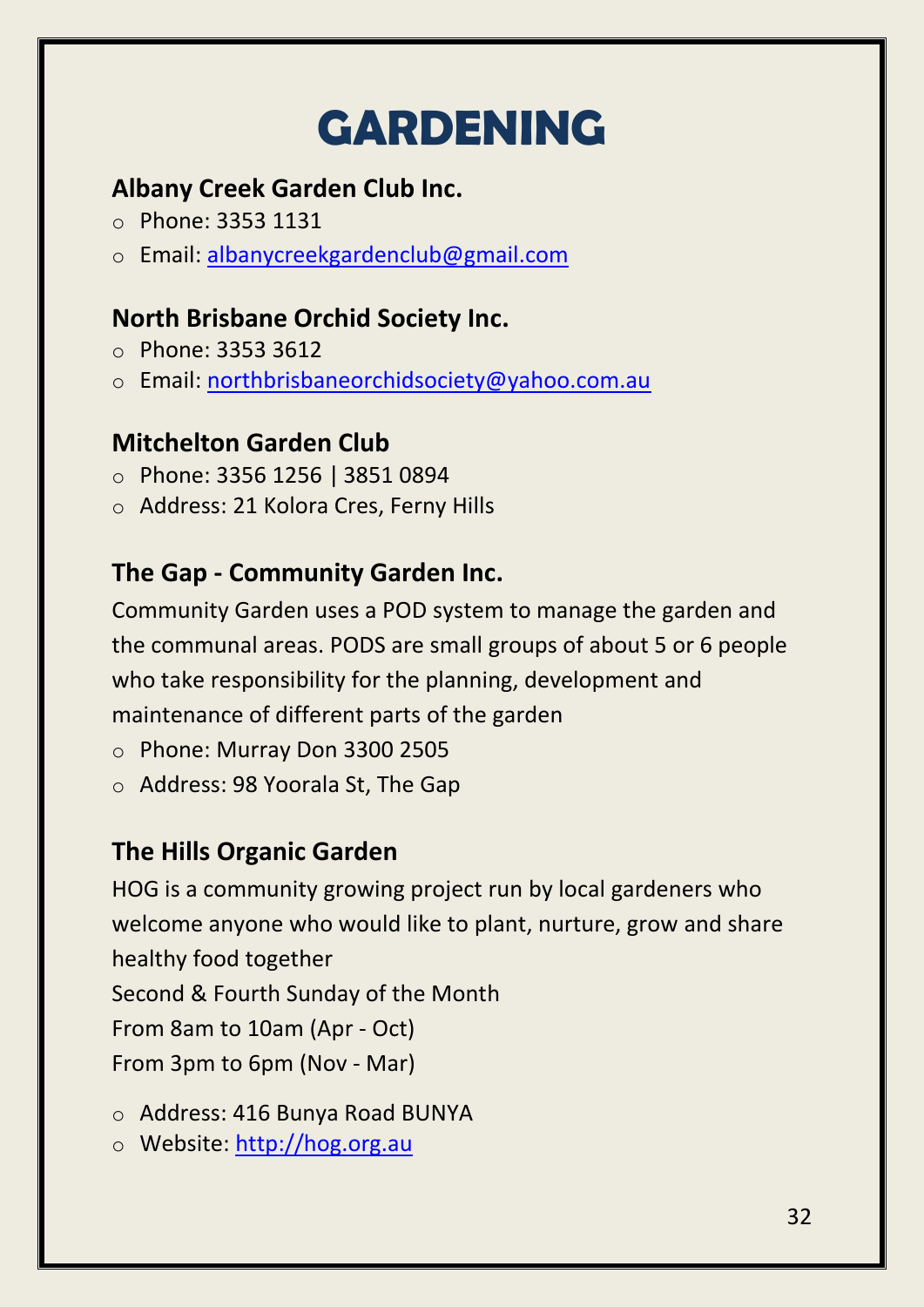# **INTEREST GROUPS**

### **Brisbane Brass Music Association**

o Email: [vp.events@brisbanebrass.org.au](mailto:vp.events@brisbanebrass.org.au)

### **Enoggera and Districts Historical Society Inc.**

Tuesdays and Thursdays from 10am to 2pm

- $O$  Phone: 0439 554 072
- o Email: [edhs.secretary@gmail.com](mailto:edhs.secretary@gmail.com)

### **North Pine Bush Poets**

- o Phone: 3630 5161
- o Email: [noel@noelstallard.com](mailto:noel@noelstallard.com)

### **Queensland Family History Society**

o Email: [secretary@qfhs.org.au](mailto:secretary@qfhs.org.au)

### **The Hills Players Production**

A local theatrical group

- o Phone: 3351 4496
- o Email: [margie.reid@bigpond.com](mailto:margie.reid@bigpond.com)
- o Address: [St Matthews Church Hall, Church Road, Mitchelton](http://www.hillsecho.com/venue/st-matthews-church-hall-church-road-mitchelton/)

### **Treble M Choir**

If you have a good ear for music and are available to practice on Tuesday evenings, they would love to hear from you

- o Phone: 3855 2141
- o Email: [ntleigh@bigpond.net.au](mailto:ntleigh@bigpond.net.au)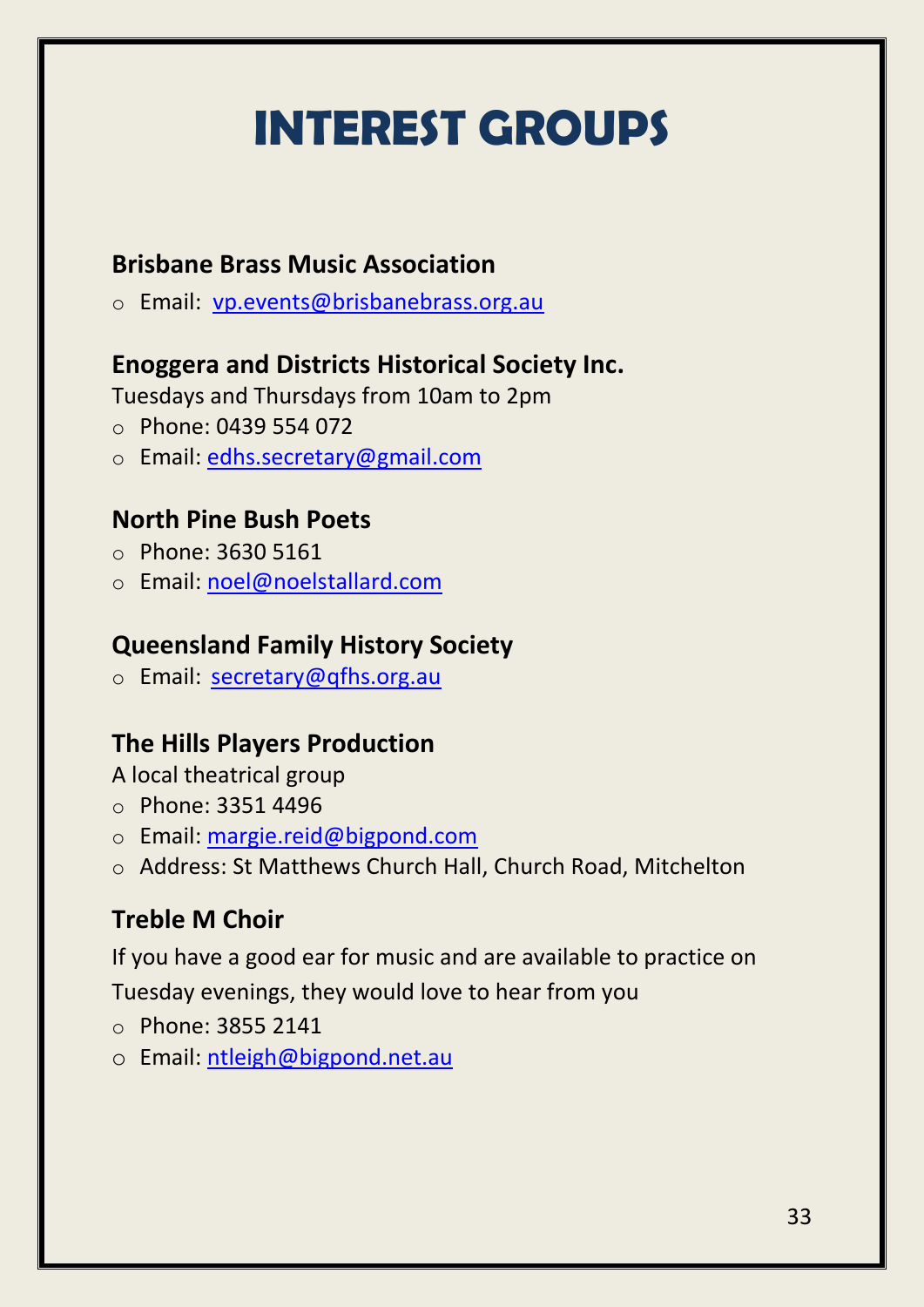### **This Publication has been made Possible with the Generous Support of…**







### #PeoplePossible

www.mbebrisbanecbd.com.au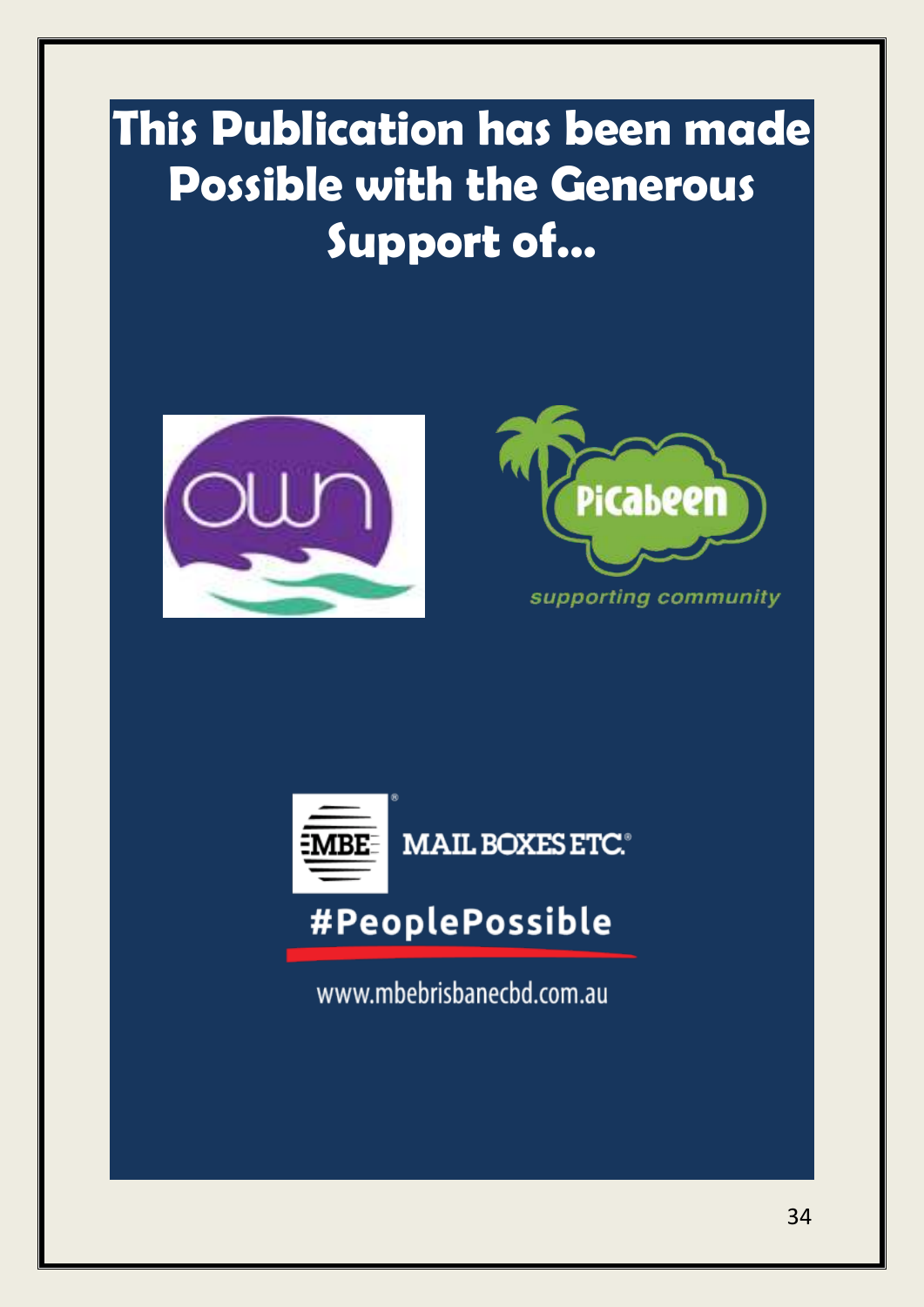### **This Publication has been made Possible with the Generous Support of…**